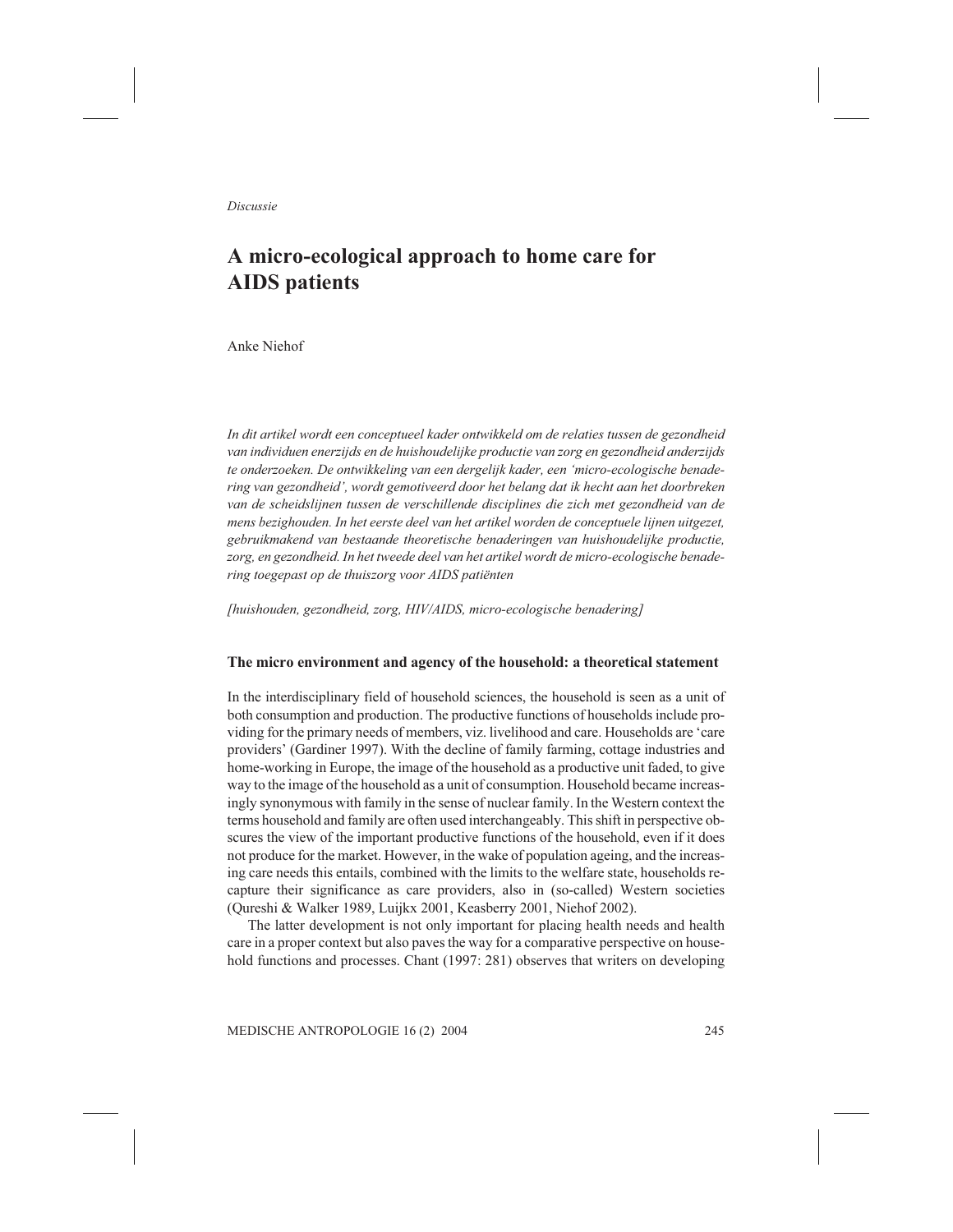countries tend to use the term household rather than family. She adds that in developing countries "the members of individual residential units are often embedded within strong networks of wider family and kin and it accordingly makes little sense to confine 'family' to small domestic groups. Alternatively, people in Northern countries often have less contact with relatives beyond the immediate household or their natal families and so the concept of family becomes prioritised in a household setting." The point of departure taken here is that "households represent to a large extent the arena of everyday life for a vast majority of the world's people" (Clay and Schwartzweller 1991: 1, my italics). Rudie (1995: 248) describes this 'arena of everyday life' as a "coresidential unit, usually family-based in some way, which takes care of resource management and primary needs of its members". Especially the last part of this description is important because health needs relate to primary needs and resources and resource management are needed to provide for them.

The vision of the household underlying this paper combines a systems approach with an actor or agency perspective. In a systems approach a system is considered an integrated whole working on inputs that are processed and managed (throughput), leading to outputs that are partly fed back into the system. It has boundaries and interfaces with other systems. The systems approach is the underlying paradigm of household models in the home economics and human ecology literature (Wingerd Bristor 1995). The household can be seen as a system insofar as it uses inputs (resources and assets) to produce outputs (care and well-being). The household organisation, including decision-making, management and developing and implementing strategies, can be seen as the system's throughput. There is feedback as well; outcomes affect the resource base of the household and subsequent household production. However, when looking at household organisation, also a certain agency can be attributed to the household. As collectives households, like all enduring groups, have emergent properties that exist above the individual level (Anderson et al. 1994). Households have agency, in the sense of 'reflexively monitored flows of conduct' that are subject to social differentiation and are influenced by the political economy (Carter 1995). While, to a certain extent, the household can thus be seen as one actor, intra-household inequities and dynamics play a role in household production as well, particularly those related to gender. Kabeer (1991) rightly points to the importance of the gender-based division of labour within the household economy, and the internal distribution of resources and welfare outcomes.

Focusing on the micro-level of the household does not imply seeing households as closed and static systems; household boundaries are permeable and household composition changes over time. Household members are part of social networks beyond their own household, and the household interfaces with other institutions. Households can be seen as agencies mediating between the individual and society. Within households social norms and cultural values are given concrete form. Households adapt to changing external circumstances but by their internal dynamics they also generate change (Pennartz & Niehof 1999). This perspective is particularly important when studying health care practices and the norms underpinning them. In my opinion, for a sociological approach to health and health care one should start at the micro-level, viewing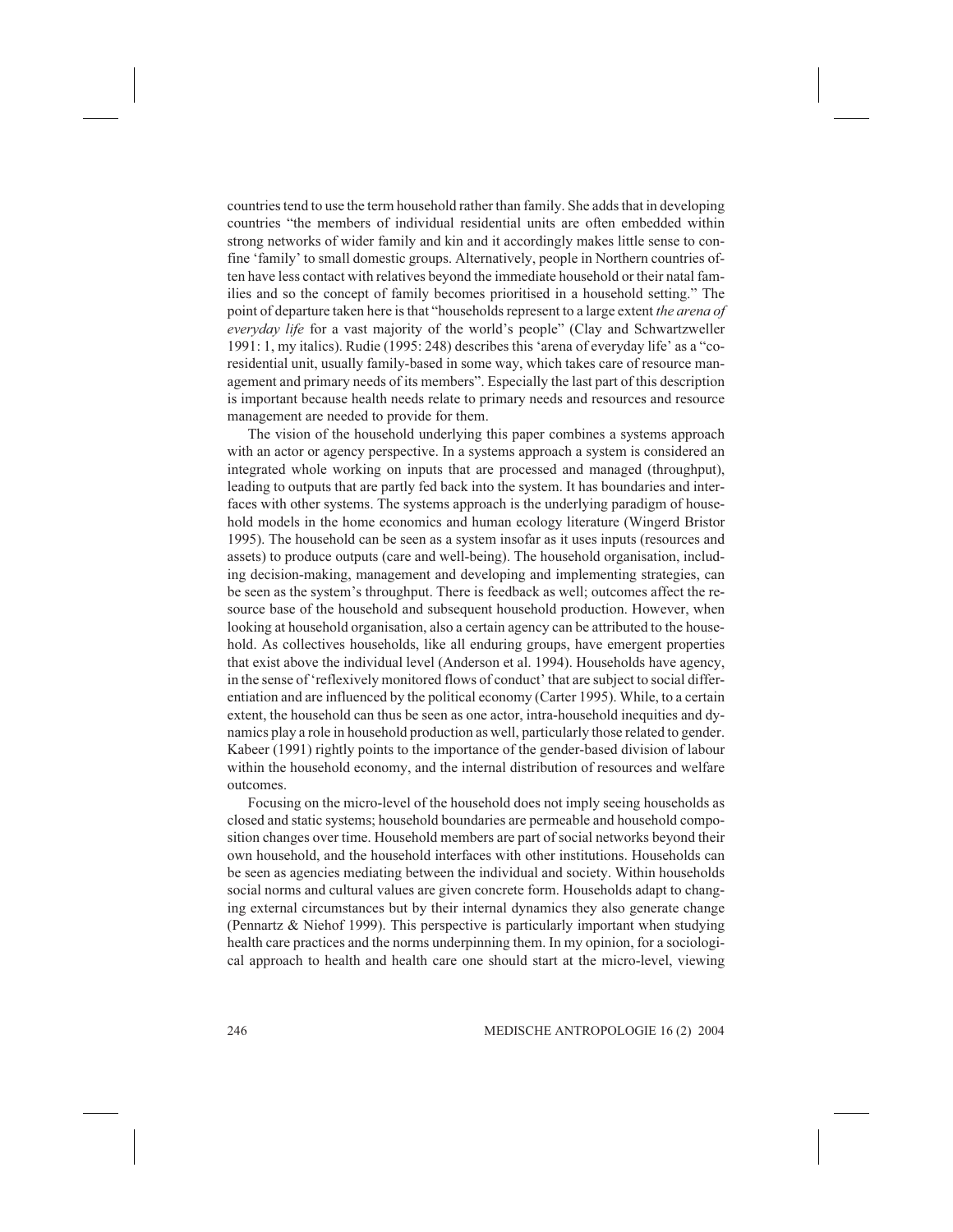micro-macro linkages from that perspective. In his plea for what he calls a micro reduction approach, Collins (1981: 93) puts it as follows: "Reduction produces an empirically stronger theory, on any level of analysis, by displaying the real-life situations and behaviours that make up its phenomena." Macro-level constraining or enabling factors, or opportunity structures (Pennartz & Niehof 1999), have to be analysed for the way they are experienced at the micro-level. As Collins notes, historical and structural patterns are empirically made up of long sequences and aggregates of micro-situations and interactions.

#### Health needs and care

Providing for the primary needs that Rudie refers to in her description of household is essential for preserving health. When a person's needs for food, nutrition, shelter and protection are not adequately met, his or her health is at risk. The literature on food insecurity and the consequences of malnutrition for children's physical and mental development testifies to the importance of meeting food needs both in the short and the long term (Kennedy & Peters 1992; Van Esterik 1995; Leemhuis 1998; Smith & Haddad 2000; Balatibat 2004).

However, availability of the necessary means to provide care at the household level offers no guarantee that the needs of all household members, particularly the most vulnerable ones, are adequately met. The internal arrangements within households that organise care work and assign care tasks should provide basic security and effectuate individual members' right to care. This household production of care requires resources, both tangible and intangible, as well as inputs in terms of time. It is underpinned by moral values and is part of what Cheal (1989) has called the 'moral economy of the household'.

The question of the quality of care provided within the micro context of the household requires further elaboration, and for this purpose I shall use Tronto's theoretical framework. Tronto (1993: 103) defines care as "a species activity that includes everything we do to maintain, continue and repair our 'world' so that we can live in it as well as possible." She stipulates that for an activity to be called care it has to include both care practices and the disposition (or intention) to care. She sees care as consisting of four interconnected phases:

- 1 Caring about: The identification of the need for care, which requires attentiveness.
- 2 Taking care of: Determining how to respond to the identified care need, requiring agency and responsibility.
- 3 Care-giving: Directly meeting the need for care by physical work and face-to-face contact, requiring competence of the caregiver.
- 4 Care-receiving: Assessing the adequacy of care, calling for responsiveness on the part of the care receiver.

To the four requirements of good care – attentiveness, responsibility, competence, and responsiveness – Tronto adds a fifth one, namely integrity; implying that the four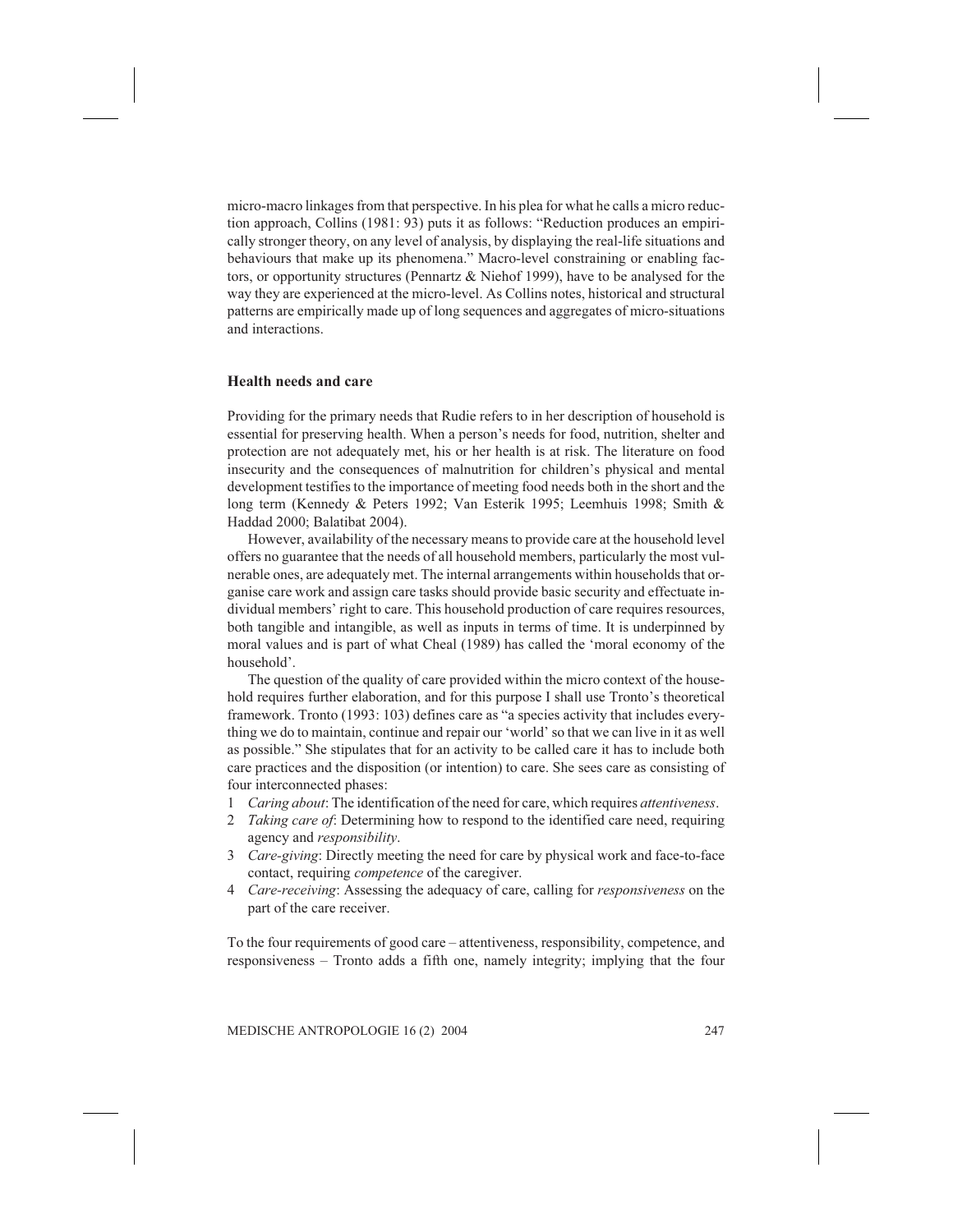phases should be linked into a well-integrated care process. Integrity is lacking when, for example, care needs are identified but no one is taking responsibility or when those who are taking responsibility subsequently delegate the problem to caregivers without bothering to check whether these are adequately equipped for their task.

All four phases of care and five requirements of good care play a role in the household production of care. As much as possible care-giving is done within the household. However, when the care need of a household member exceeds the capability of the household to meet it, somebody in the household has to take responsibility to find an alternative solution. There are basically two types of circumstances in which this may occur. The first is that the household lacks the competence to give adequate care, in which case the help of medical professionals or medical institutions has to be sought. The second is that there is a general lack of the necessary resources and capabilities. As discussed above, the household production of care requires the use and management of resources, including time. In this case as well, external help might be needed, perhaps to the extent that external agencies have to identify the care needs and take responsibility to do something about them. In the latter case we are talking about a household in distress, unable to meet even the minimum standards of care provision, in which the health of individual household members is at risk. Such households may be very resource-poor, with vulnerable livelihoods, or stricken by disaster, or just unable to cope with the crisis they are faced with. Tronto's framework provides the criteria for assessing the adequacy of care produced by households and the entry points for meaningful assistance by external agencies, medical or non-medical.

The concept of the 'therapy managing group', coined by Janzen (1978) for Zaire, fits particularly well in the second phase of Tronto's framework (taking care of). Janzen (1978: 4) describes it as follows. "A therapy managing group comes into being whenever an individual or set of individuals becomes ill or is confronted with overwhelming problems. Various maternal or paternal kinsmen, and occasionally their friends or associates, rally for the purpose of sifting information, lending moral support, making decisions, and arranging details of therapeutic consultation. The therapy managing group thus exercises a brokerage function between the sufferer and the specialist."

The contours of the micro-ecological approach to health and health care are now drawn. Before assessing the overlap with similar frameworks, two more elements that are part of the approach must be mentioned here. The first is gender. As has been convincingly demonstrated in the literature (Fisher and Tronto 1990, Tronto 1993, Taylor et al. 1996), care is gendered. In many societies actual care-giving is dominated by women, while 'taking care of' is usually done by persons in a position of authority with control over resources, in many societies predominantly men. Whatever the precise division of tasks and responsibilities, nowhere is care a gender-neutral activity. This means that the micro-ecological approach has to be a gender-sensitive one that takes into account prevailing gender roles and values, to relate these to health and care.

The second issue is that of the circular mode of care production. Tronto's framework includes the element of feedback (phase four). However, also in a more general sense the 'outputs' of domestic production have an impact – positive or negative – on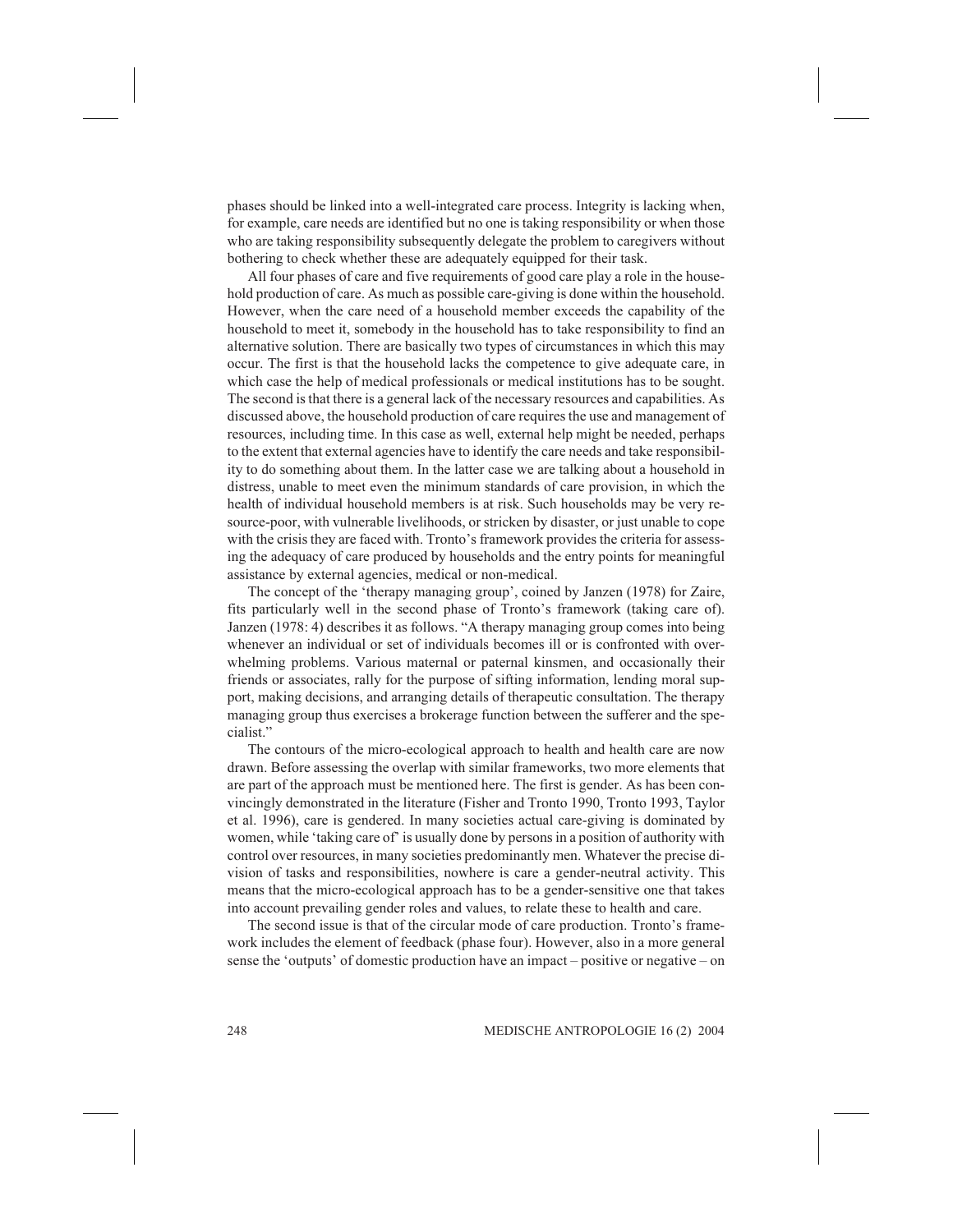the subsequent use and allocation of the resources needed for adequate care. An example of negative feedback is provided by a research project in Sri Lanka (Hoogvorst 2003). In the study area, poverty-fuelled alcohol abuse by husbands leads to the depletion of household resources and their wives' loss of social esteem and social relations, affecting the care-giving ability of the household as a whole and of the wife in particular.

# Alternative frameworks

#### The Household Production of Health (HHPH)-framework

In 1994 a special issue of the journal Social Science and Medicine was devoted to an approach to health care called the household production of health (HHPH). In formulating their position, the authors (Berman et al. 1994) observe a gap between the multifaceted nature of sociological or anthropological studies of human behaviour and the focussed character of disease control programs. To bridge it they propose an approach aimed at understanding the "process by which inputs to households become outputs in terms of health improvement" (Berman et al. 1994: 206).

In relation to public health campaigns and programs, the HHPH framework emphasises that programs should focus on health enhancement and maintenance, rather than on the prevalence of specific diseases. In the framework, the household is seen as the locus of health production, without implying that households control all resources needed for health maintenance. The institutional environment of the household includes formal health services. These are seen as external resources which households can use to maintain and promote health. To which I would add that the extent to which households can use these external resources will differ according to a) the value they attach to them and b) the household's capabilities and entitlements to access them. Berman et al. distinguish the following domains of intra-household health behaviours: infant and child-feeding practices; child care; home diagnosis and treatment and utilisation of home-based services; home hygiene and sanitation behaviour; and ante-natal and post-partum care of women. In addition, they subsume a wide range of health- and treatment-seeking behaviours under household production of health, such as the use of external health services, financial investments in health, like home improvements and purchasing health-related capital goods.

In its emphasis on households as a context for health-producing behaviours, for which inputs (resources) are needed, the HHPH framework is similar to our approach. However, there are some gaps as well as matters that are not entirely clear in the HHPH framework and need to be remedied.

First, as an external resource, the institutional environment relevant for health production should not be limited to formal health services. It has to include the informal health sector, like the services of indigenous healers and providers of indigenous medicine. If one sees the household as a 'soft' system that interfaces with other systems and is embedded in a certain environment, the argument may be extended even further. A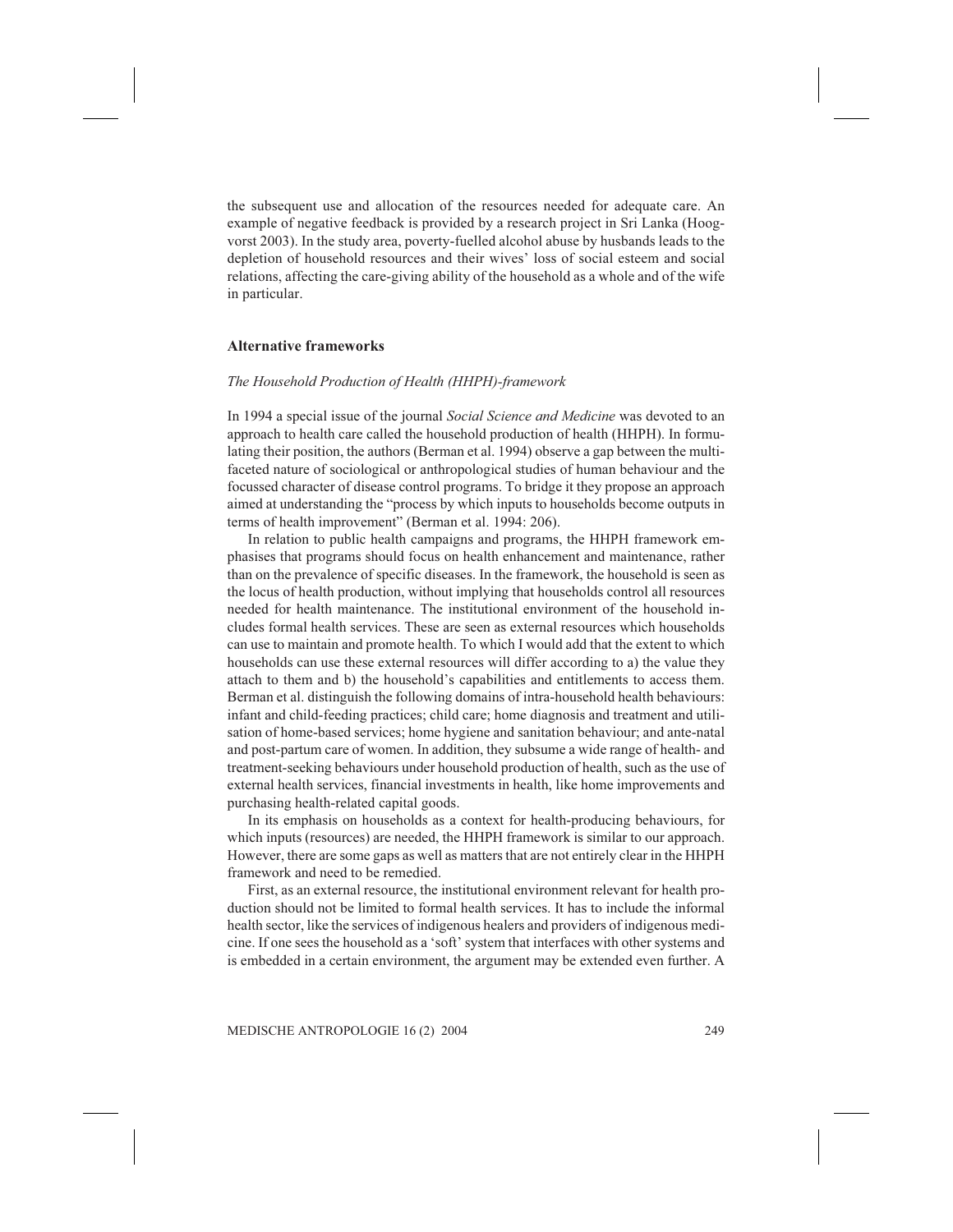household's external resources are located in its natural environment, its material and man-made environment, and its socio-cultural and institutional environment. The household's ability to produce health will depend on the availability of these external resources as well as on the capability of households to access them. For example, the availability of fresh water in the natural environment constitutes an important external resource. When this is unavailable, the conditions for producing health, i.e. safe water, hygiene and sanitation, can hardly (or not at all) be met, which will result in specific morbidity patterns.

The second issue concerns the word to in the description of the HHPH approach cited above. By seeing outputs in terms of health primarily as processed inputs to households, the agency of the household in generating and managing resources itself is glossed over. The household is treated again as a black box; something is put in and something comes out, but what happens inside remains invisible. Berman et al. list the types of activities that are part of the household production of health, but we are left without a clue as to how this production takes place. Inputs are not just there but have to be acquired. Resources have to be generated or accessed, allocated, used and managed. The way this is done will determine the outputs, also those concerning health. The HHPH approach is not specific enough about a crucial component: the P of production.

The last point I would like to make concerning the HHPH approach, is that it does not distinguish between intended health behaviour and behaviour having no health purposes, but leading to certain health outcomes. No use is made of the concepts of etic and emic that played such an important part in the theoretical development of medical anthropology, and led to the useful distinction between illness and disease. By 'emic' we mean classifications that refer to a "logico-empirical system whose phenomenal distinctions [...] are built up out of contrasts and discriminations, significant, meaningful, real, accurate, or in some other fashion regarded as appropriate by the actors themselves" (Harris 1968: 571). Such an emic classification can be contrasted to an 'etic' one, defined by Harris (1968: 575) as depending upon "phenomenal distinctions judged appropriate by the community of scientific observers". In short, disease is an etic category and illness an emic one. In spite of the considerable discussion in the literature about the relevance of the emic-etic distinction (e.g. Feleppa 1986, Headland et al. 1990), we think that it is relevant and useful for the approach proposed here. Because Tronto sees care as practice and as disposition, calling behaviour 'care' only when it is intended as such – whether or not medical professionals (etic perspective) see it as care, her model also contains an emic perspective. When the emic-etic distinction is applied to the household production of health, the following matrix emerges.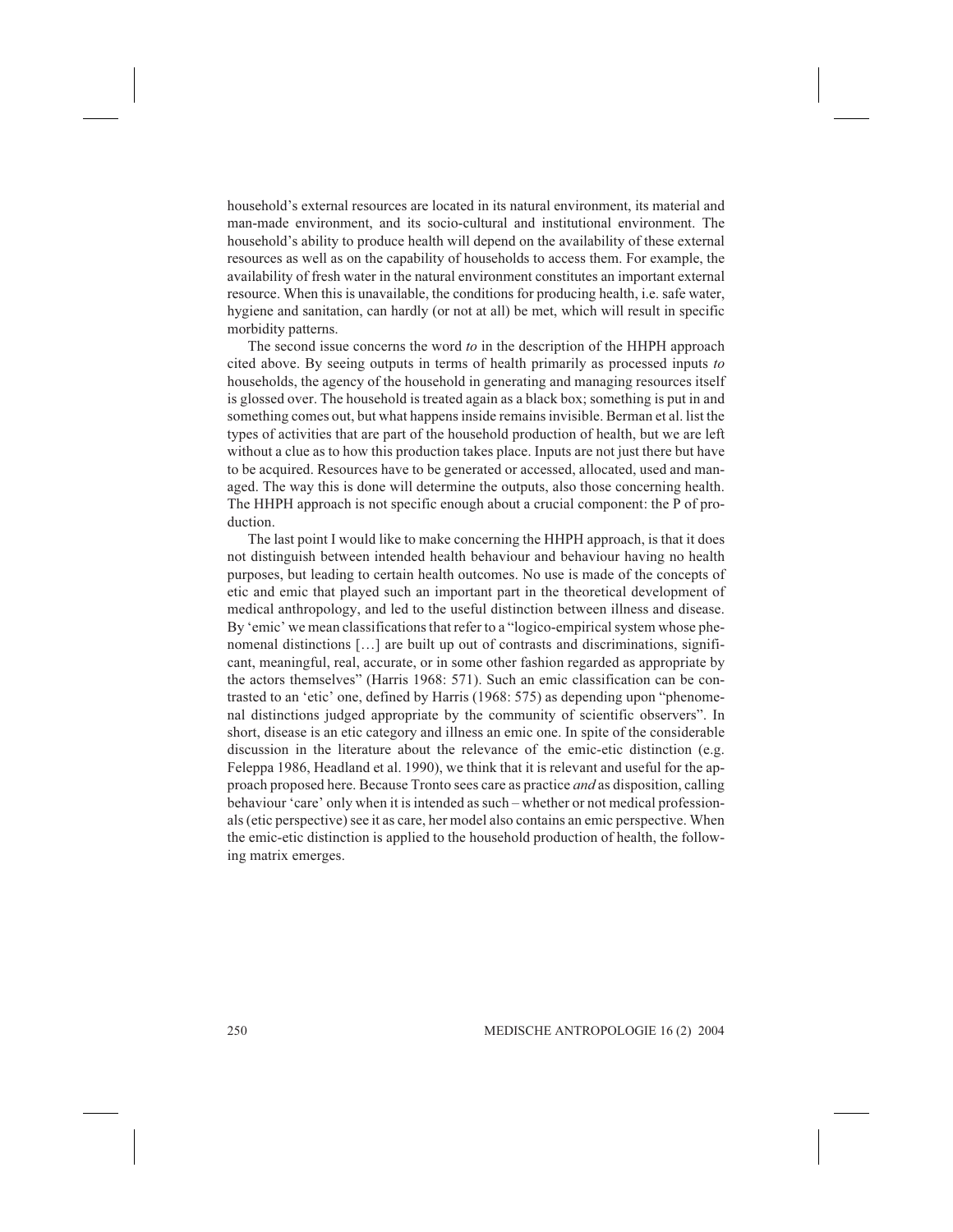| <b>Table 1</b> Classification of health care practices in the household production of health |
|----------------------------------------------------------------------------------------------|
| (HHPH) according to the emic and etic perspectives                                           |

| Etic perspective                                    | Emic perspective                                                                               |                                                                                                |  |
|-----------------------------------------------------|------------------------------------------------------------------------------------------------|------------------------------------------------------------------------------------------------|--|
|                                                     | No health care intentions                                                                      | Health care intentions                                                                         |  |
| No measurable health effects                        | (1) Not a relevant category                                                                    | (2) HHPH practices intended<br>as health care but not<br>yielding measurable health<br>effects |  |
| Measurable health effects<br>(positive or negative) | (3) HHPH practices not<br>intended as health care but<br>yielding measurable health<br>effects | (4) HHPH practices intended<br>as health care and yielding<br>measurable health effects        |  |

'Measurable health effects' can include both positive and negative ones. An example of a practice intended as health care but, actually, yielding measurable negative health effects (fourth category) is what I could observe myself during my fieldwork in Madura, Indonesia. The practice I am referring to is the following. Persons clearly suffering from tuberculosis would consult an indigenous healer, who would soak in a glass of water a piece of paper inscribed with a text from the Koran, give the glass to the client to drink, and promise recovery from the disease. Because tuberculosis is a deadly disease when not treated properly, and a highly contagious one, and because the treatment does not address its (etic) causes, this practice obviously has measurable negative health effects. It fits within the HHPH framework because the decision to go to the healer is not an individual action. It is taken within the household and the means for paying the healer are provided and allocated by the household. As pointed out above, traditional healers are part of the institutional environment of the household, which includes not only health services in the formal sector but also those within the so-called informal sector.

#### A critical ecological model for medical anthropology (CEMMA)

In developing the critical-ecological-medical-anthropology framework Young (2002) combines ecological approaches to health with critical medical anthropology. She then uses the resulting framework of critical ecological medical anthropology to analyse the problem of anaemia during pregnancy in Pemba (Zanzibar).

Young sees the strength of medical ecology in its comprehensive treatment of biotic, non-biotic and social environments, making it possible to relate the biological, the social and the cultural in the analysis. However, ecological anthropologists are often reproached for being too materialistic and for failing to give proper consideration to the role of social relations and cultural factors. They tend to focus on people's adaptation to the physical ecosystem, treating the latter as given, rather than considering the role of social, cultural, and political factors in shaping people's responses and shaping the environment. The opposite is the case with critical medical anthropology, because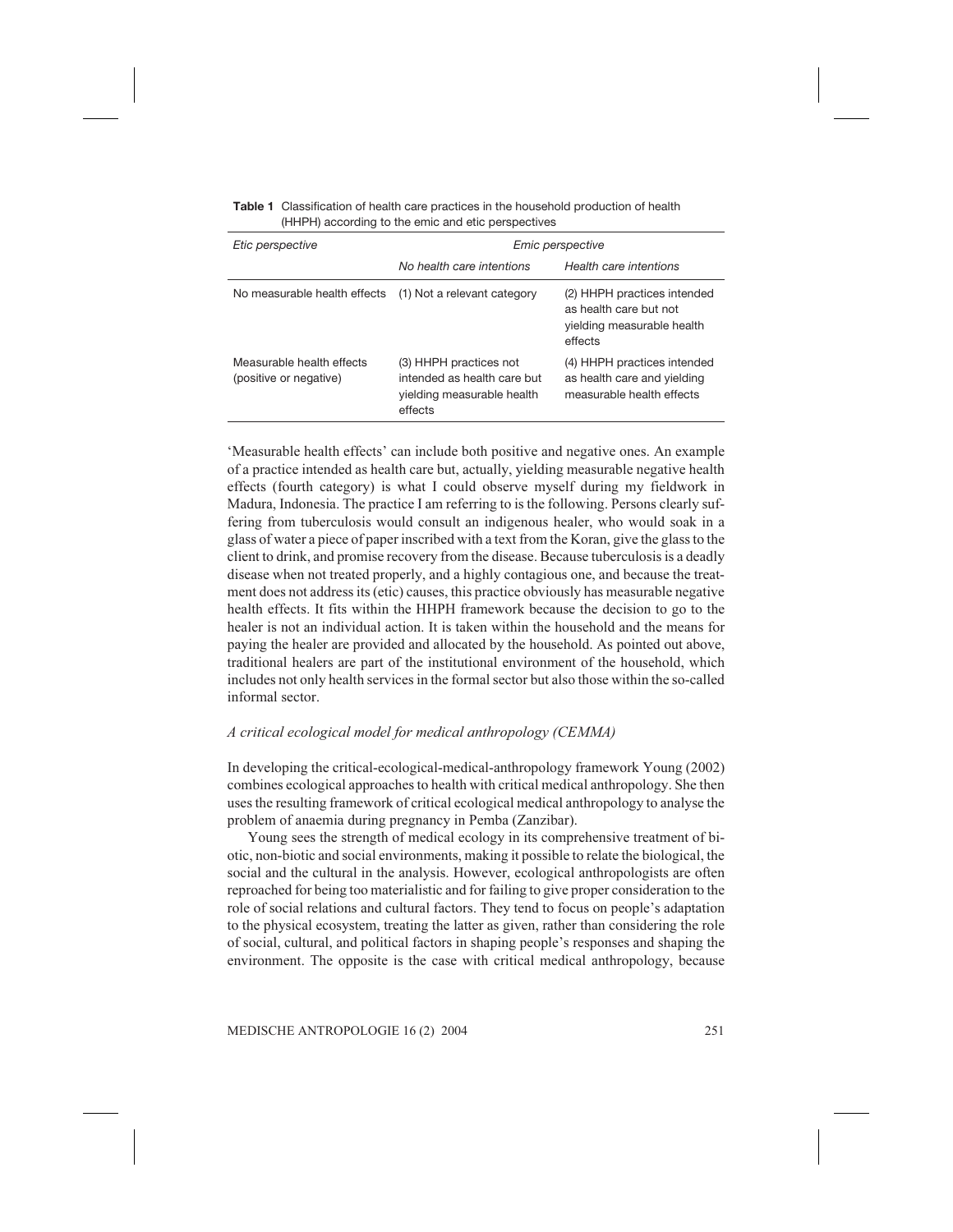"critical medical anthropologists prefer to examine the social and historical forces of the political economy as dominant determinants of health and disease" (Young 2002: 335). The latter are the very factors ecological anthropology is accused of as neglecting, while critical medical anthropologists are accused of paying scant attention to the biological environment and physical factors.

Young's deconstruction of the concept of *adaptation* is particularly relevant for our purposes. While warning against the risk of using the concept in a tautological manner (illness as a failure to adapt) or in a functionalistic way (adaptation as a way to preserve the balance of the system), she wants to retain it. She sees adaptation as the ability to respond to or to seize opportunities, and this ability as being circumscribed by the resources available to the individual or group. Included in her conceptualisation of adaptation is 'cognitive adaptation', meaning that we can change the way we think about things, such as health, in order to put ourselves at ease. When phrased in this way, cognitive adaptation bears close resemblance to what sociologists have always referred to as solving the problem of cognitive dissonance. If you cannot change an unwanted situation, you can adjust your description or perception of it to bring it more in line with the desired situation.

On the basis of the theoretical discussions summarised above, Young presents her critical ecological model for medical anthropology (CEMMA). Its interesting characteristics are a broader definition of the environment to include historical, political, economic, biological and symbolic forces, and an expanded definition of adaptation to include the notions of tactical adaptations and cognitive adaptation. The model is visualised in a figure (Young 2002: 342) in which five boxes are placed in a field that bears the text 'ideational setting'. The mental and physical needs of individuals are in the central box. It is linked to four other boxes that contain the micro-level social setting (the household), the meso- and macro-level social setting (history, economics, and politics), the physical setting, and medical technology. When the model is applied to the case of anaemia during pregnancy, the boxes and the field are filled in with specifications ('ethnographic flesh') that fill almost an entire page. The connections between the boxes and between the boxes and the field are formed by adaptations.

Young's framework has a number of attractive features. It comprises the material and the immaterial environment, both tangible and intangible factors that influence, or even determine, people's health, both directly and indirectly. In the way adaptation is conceptualised the constraining or facilitating role of resources is acknowledged. Furthermore, the notion of cognitive adaptation can be related to the emic-etic distinction. However, while acknowledging these plusses, I do object to the central position of the individual's mental and physical needs in the model, because – at the end of the day – providing for those needs is not done individually but in the context of the household. The emphasis should be not on the needs themselves but on the manner in which they are met. The provision for basic mental and physical needs on a daily basis requires allocation and management of household resources, which is why the household is the fitting level of analysis. The authors of an article on household strategies to cope with the economic costs of illness in Burkina Faso conclude that "the household, rather than the individual ill person, was the appropriate unit of analysis" (Sauerborn et al. 2000: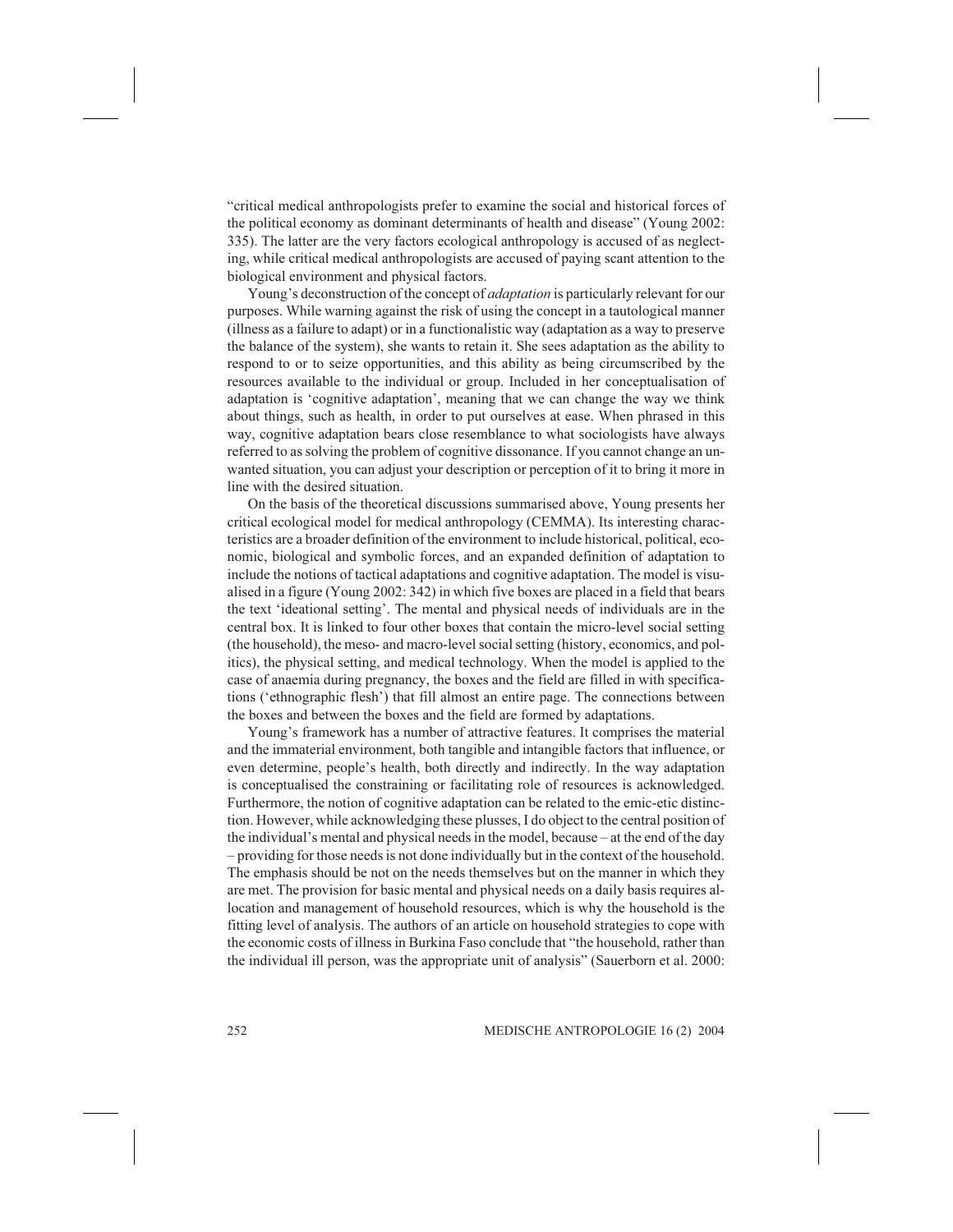291). This is because households and not individuals bear the costs. They affect the household resource base and are allocated by household decision-making.

In the next section we will formulate the micro-ecological approach as an alternative framework by making a synthesis of the contours outlined in the first section and the building blocks provided by the frameworks of HHPH and CEMMA.

#### Summarising the micro-ecological approach to health (MEAH)

The approach presented here will be referred to as the micro-ecological approach to health, abbreviated as MEAH. Its key elements are the following:

- (i) As in the HHPH approach, for the production of health the household is taken as the level of analysis. Household characteristics, such as size, composition, dependency ratio, phase in the household life course, and household headship, are assumed to affect the capability of households to produce health and provide adequate care.
- (ii) Within households resources are allocated and managed to provide for basic needs, including the mental and physical care needs of its members. Likewise, assets are saved, kept, enhanced, or  $-$  if unavoidable  $-$  cashed-in and depleted, to provide for basic needs, including care needs. The way this is done can be more or less sustainable or strategic, reflecting the degree of vulnerability of the household's livelihood system.
- (iii) Vulnerable households have a structural lack of resources, assets and capabilities. When confronted with a crisis or a shock such households can only try to cope, using the few options they have. Coping is short-term responsive behaviour directed at day-to-day survival, because the actors are incapable of structurally improving the situation.
- (iv) The household is embedded in an environment that comprises physical components, institutional structures and cultural and normative frameworks. Both formal and informal health care institutions are part of the institutional environment of households. Such institutions constitute an environmental resource that households will use if they perceive them as valuable and also have the means to access them.
- (v) The institutional structures also include kinship networks and other social networks as well as institutionalised inter-household support relationships. These have a two-fold significance. First, they represent a resource or asset (in the sense of claims) that can be of immediate support, such as labour and support. Second, they have an intermediary function by providing access to other resources and assets. The institutional structures can also be a liability instead of an asset, when they constrain households and individuals by making excessive claims on them or by draining their resources. This is a matter of perspective as well. To needy family members the kinship network is a resource, but to the households appealed to for help the relatives becomes a burden.
- (vi) The adequacy of care is judged by the extent to which care needs are properly identified, are taken responsibility for, are addressed by competent care-giving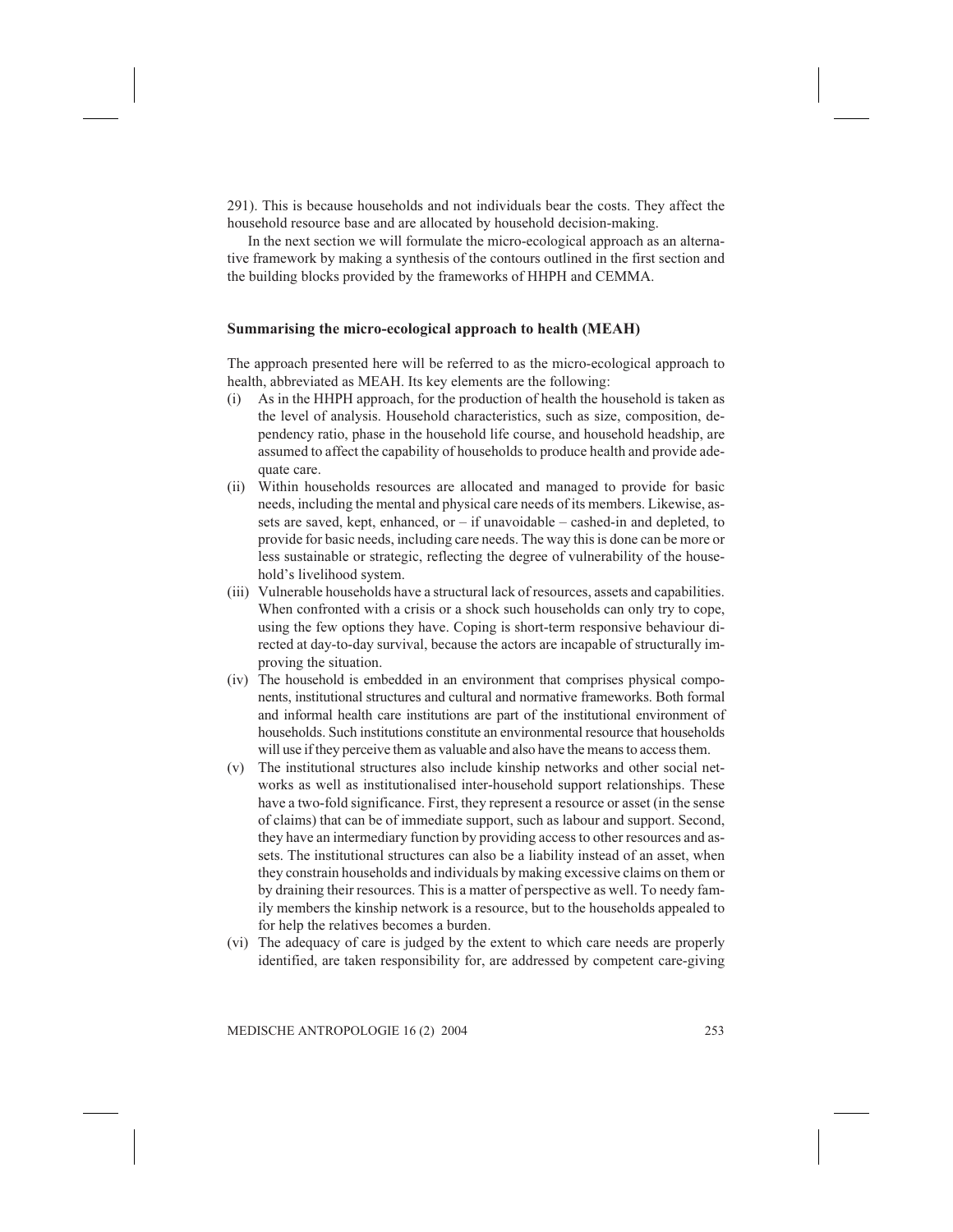practices, are positively appreciated by the person to whom care is given, and are communicated and integrated. At the same time, the adequacy of care is to be judged 'objectively' by assessing the measurable health effects.

- (vii) Care is not just disposition or intention to care or practice but a combination of both. Care can yield measurable health effects or not, which can be positive or negative.
- (viii)The normative frameworks that households are embedded in and interface with, are part of religious, ideological, and cultural structuresthat largely determine the legitimacy of care needs and claims and the social acceptability and emic efficacy of care practices.
- (ix) Gender plays an important role in all these processes. The phases in the process of care are gendered, as are access to and control of the resources and assets required.

To sum up: MEAH stands for a gendered approach to health and health care that looks at the adequacy of the way and the extent to which care needs of individuals are met by the disposal, allocation and management of internal and external resources of the household they live in.

# AIDS and society

The AIDS pandemic is much more than a series of personal and family tragedies. AIDS' deaths have depleted the workforce, lowered life expectancies, and are likely to shred the already torn social fabric of numerous countries (Schoepf 2001). Against this background I intend to show how the micro-ecological approach to health can be applied to home care for AIDS patients. This requires some preliminary reflections on AIDS as illness.

The disastrous ramifications of the AIDS pandemic are becoming increasingly felt, visible, and – though according to some authors rather belatedly – acknowledged. Schoepf (2001: 351) says the following on WHO's health-for-all objectives: "With public health systems a shambles, even in countries with little HIV/AIDS, however, the goal of 'Health for All by the Year 2000', agreed upon by world leaders at Alma Ata in 1978, is a farce today." In their book, Barnett and Whiteside (2002) comment sharply on the absence of AIDS statistics and the lack of a systematic inclusion of AIDS effects on development in World Bank and UNDP reports. To go thoroughly into the reasons for this neglect is beyond the scope of this article. However, some aspects need to be highlighted here. The first is the nature of the pandemic, described by Barnett in a paper as a slowly moving disaster. "The AIDS pandemic differs from other disaster events in two ways. It is slow-acting and almost surreptitious with no clear trigger mechanisms. Thus the incremental rate of increased mortality associated with AIDS may mean that communities are not aware of the extent and novelty of the crisis until well into the pandemic" (Barnett 1992: 9).

The second aspect is that of the insufficiency of biomedical models alone to explain and describe the pandemic in combination with the moral overtones of alternative so-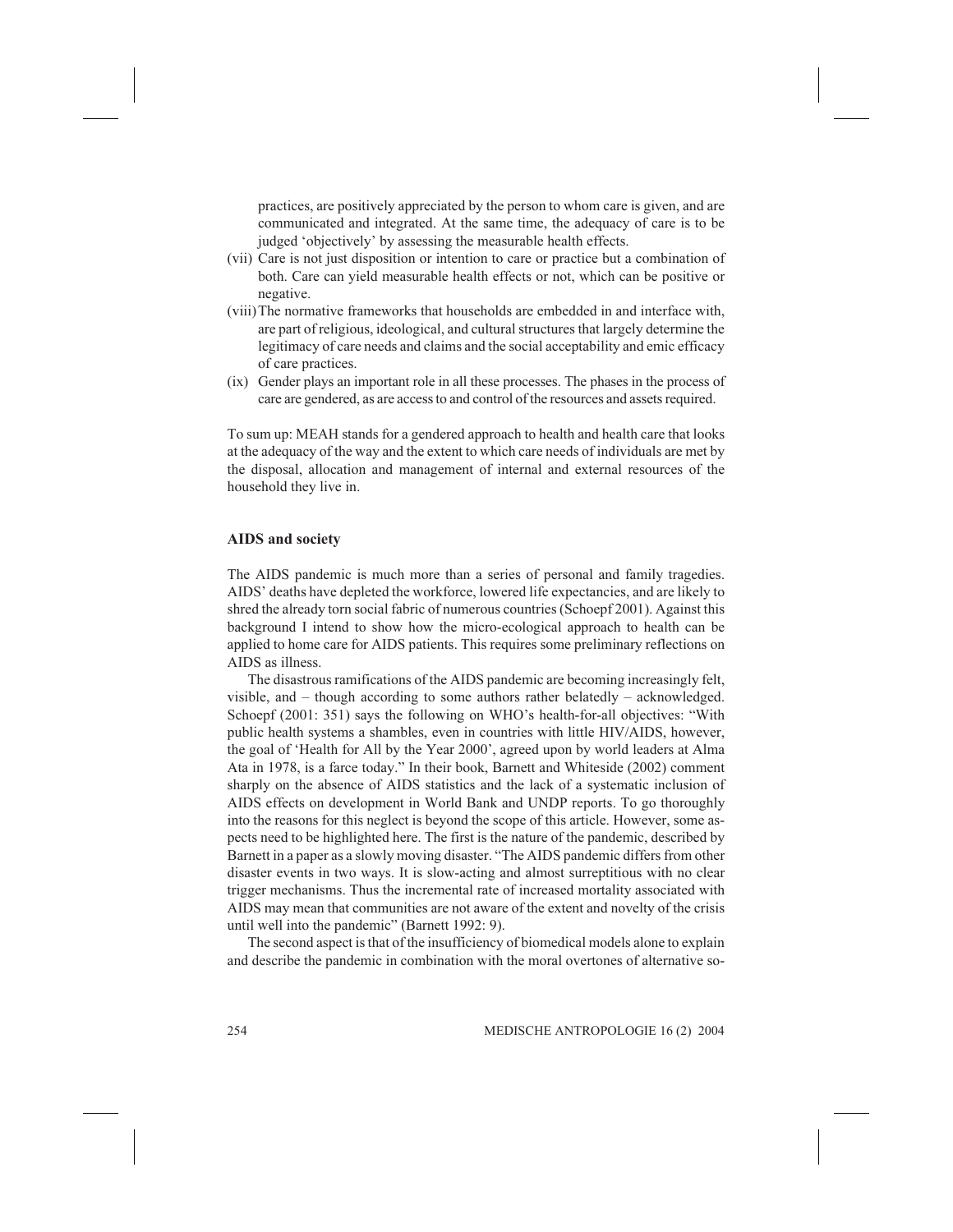cial and cultural explanations. Regarding the impact of the pandemic in Sub-Saharan Africa, sweeping statements have been made about 'African sexuality'. This can lead to misplaced attitudes of moral superiority, resembling the way homosexuals suffering from AIDS were stigmatised in the United States and Europe (and in some corners still are). The fact that the AIDS discussion is fraught with moral and cultural sensitivities might be a reason to avoid or ignore it. Still, sexual behaviour is a key variable in the spread of HIV/AIDS, which is why Caldwell et al. (1989) in their early paper on the social context of AIDS in Sub-Saharan Africa make a plea for the analysis of sexual networking practices. However, this behaviour takes place in a certain context or environment. Barnett and Whiteside (2002: 81) see risky behaviour as "a characteristic of the environment rather than of the individuals or the individual practices".

A profile of AIDS as illness has to include a brief discussion of its temporal ramifications. Barnett and Whiteside (2002) wonder what AIDS will do to people's lives over many years and decades. In their article on AIDS-orphans Deininger et al. (2003: 1217) note that "even if the immediate impact of AIDS on mortality is in decline, the legacy of longer-term negative welfare impacts will constitute a formidable challenge for the foreseeable future." They cite Uganda as a case, where a dramatic increase of AIDS-orphaned foster children and households hosting them can be observed. This phenomenon belongs to the fourth of the long-wave events that Barnett and Whiteside associate with AIDS. The four waves are that of HIV infection, spread of tuberculosis because it is the most common opportunistic infection, spread of AIDS illness and death, and, finally, the wave of impact, which includes household poverty and orphaning (Barnett and Whiteside 2002: 23).

At the micro-level of households and individuals HIV/AIDS also follows a distinctive, non-reversible time path, mirroring that of the macro-level sequences. At the individual level, once an individual is infected, there is a time lapse of several years before the illness becomes manifest. This period of clinical latency seems to last for about seven years. The first sign of AIDS is the affliction by opportunistic diseases. Then, the symptoms become aggravated until the patient dies. Barnett and Whiteside (2003) cite a study in which it was found that the time from falling ill to death was shorter for untreated patients in Uganda than for patients in rich countries, but that the period from infection to illness did not seem to differ. At the level of the household the impact of the disease becomes gradually visible. In a case pictured by Barnett and Blaikie (1992: 89) a relatively prosperous household in the Rakai district in Uganda is gradually reduced to destitution in eight years. The adults die and the surviving children try to cope by growing food crops for their own consumption and selling their labour to neighbours.

Barnett and Whiteside (2003) point out two household-level phenomena induced by AIDS. The first one is the clustering of impacts within and between households that is a consequence of intra-household infection and households sharing the same risky environment. In such an environment, relations of proximity and neighbourhood, sexual relationships, kinship relations and other social relations within and between households make them share impacts, whether they want to or not. In a certain area, AIDS impacts are not just randomly distributed over persons and households, they are clustered. The second phenomenon is the total collapse of households. Households un-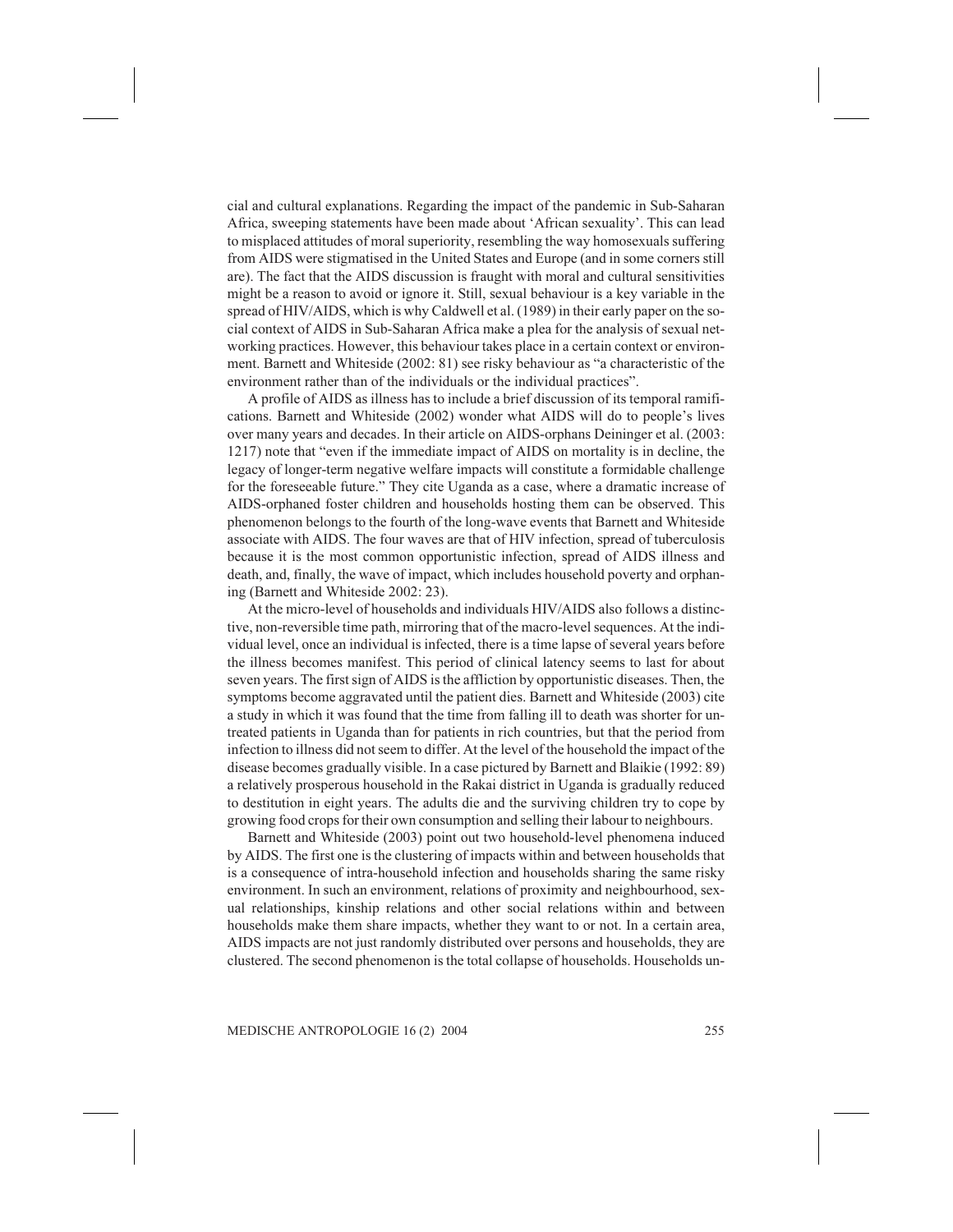able to cope because they sold all their assets have no social capital left to fall back on and are part of a severely afflicted cluster of households, collapse and disappear. Traditional household surveys are inadequate tools for detecting these vanished households, which results in a positively biased picture of the ability of households to cope.

#### Applying the MEAH framework to home care for AIDS patients

A case

Bos et al. (1996) documented the following case, placed in Zimbabwe:

Sam (42) is married to Liza (38). They have six children. The eldest (15) is at school in Bulawayo. The youngest is Pinkie, at the time of the first visit by the researchers, a baby of three months old. Up till October 1994, the household had a solid resource base. Sam worked in a factory in Bulawayo. At home in the rural area, Liza cultivates maize and beans. They have ten cows. The homestead comprises two buildings.

Sam began to feel ill in October 1994. At first he tried to keep working, with Liza visiting him as often as possible to provide care. This arrangement lasted only for a few months. Sam becomes too ill to work at all and returns home, bringing three months salary from his employer. The employer also arranges for a visit to a doctor and pays for the medicines. At the Bulawayo hospital Sam is diagnosed as sero-positive, indicated by the 'NS+' on his card (NS standing for New Serology, euphemism). Sam knows he has AIDS but does not acknowledge it. He claims Liza has bewitched him and pays frequent visits to the traditional healer.

Soon his condition begins to deteriorate. He is bed-ridden, emaciated, and is plagued by diarrhoea, tuberculosis, and ulcers. Because the homestead lacks a toilet, Sam has to use that of the neighbours. Liza has to support him when he goes there, because he is too weak to go by himself. Sam's parents have persuaded him to hand over his savings to them. This means Liza no longer has the money for medical costs, including the visits to the traditional healer, and for the children's school fees. Sam's parents share their son's view that his wife bewitches him. The accusations make Liza feel depressed and angry, but there is nothing she can do about it.

When Sam dies, baby Pinkie soon follows. Liza, who is feeling increasingly ill herself, asks her mother to come over and help. Meanwhile, unpaid bills, including those of the funeral, pile up. Then, Liza decides to go back to her parental home, about 60 kilometres away. She is only allowed to bring the youngest children with her. The elder ones have to stay behind at the homestead of their deceased father's family. At the home of Liza's parents, her daughter has to leave school because she has to help her grandmother run the household, Liza being too ill for that.

The case presents a depressing picture of the burden on a caregiver looking after a household member suffering from AIDS in a situation of increasing vulnerability. It shows how assets are depleted and resources have to be re-allocated. The clustering effect at household level is clearly visible; the household of Sam and Liza comprises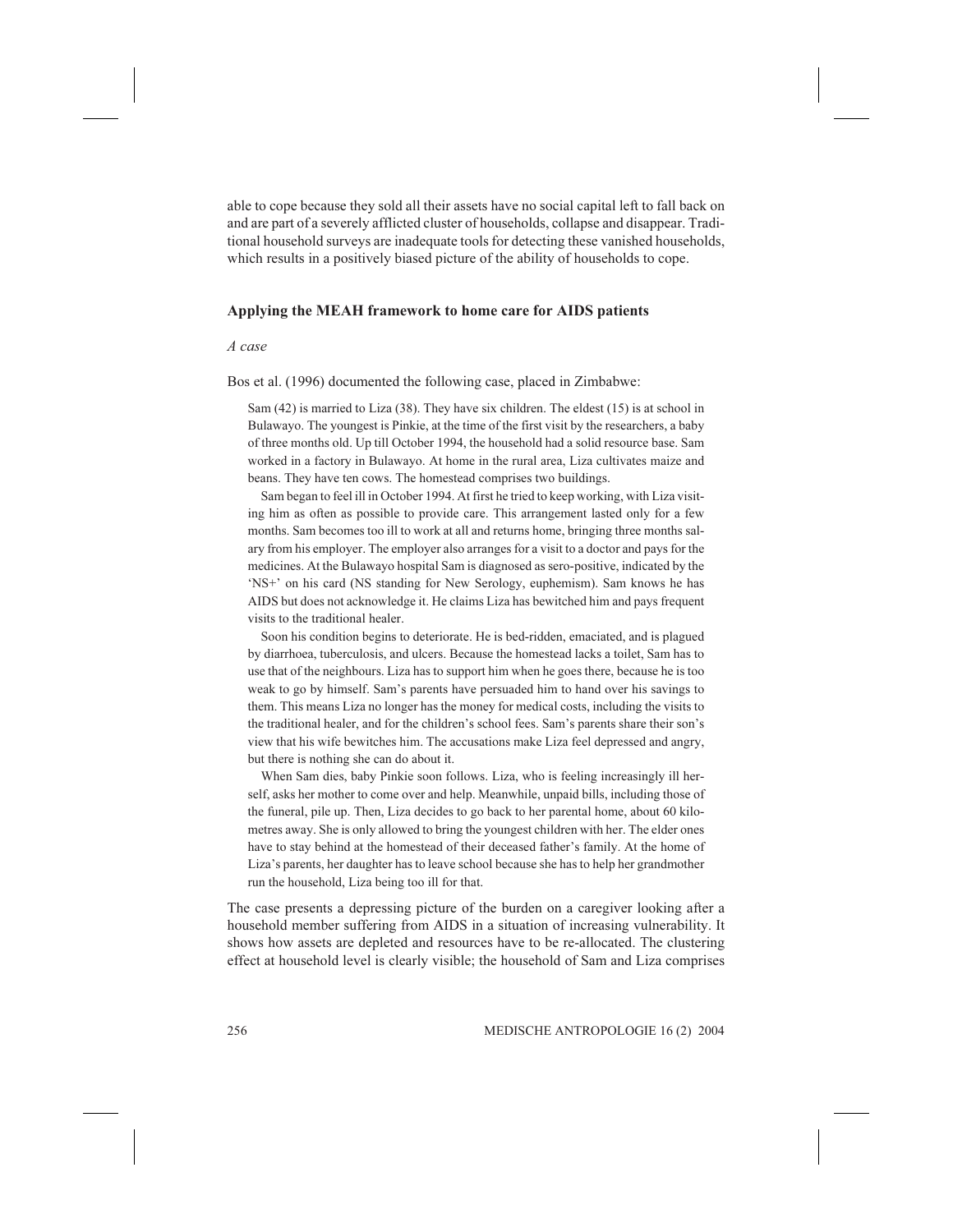three persons (including the baby) who are – in varying degrees – suffering from the disease. Accusations of witchcraft express the ruptures in relationships once based on trust and support. Kinship becomes a divisive force instead of a form of social capital. There is no longer a functioning 'therapy management group'.

#### Phases and adequacy of care

Returning to Tronto's framework (see above) and using it to judge the adequacy of home care for AIDS patients, we can see that the first phase, that of *caring about*, is already problematic. Bos et al. (1996) describe the uneasy silence surrounding AIDS, at least at that time, in rural Zimbabwe. Such a situation inspires fear, ambiguity and denial, rather than attentiveness and responsibility (Radstake 2000). Euphemistic names and labels are devised, even by the hospital (allegedly to avoid stigmatising patients). In their article, they report on the existence of volunteer groups who visit patients at home. Though religiously inspired and boosting morale by organising praying sessions at afflicted homes, they are not insensitive to the practical problems of home care for AIDS patients. They report back to the hospital and try to provide practical support to the afflicted families whenever possible. They are attentive and take responsibility, but their means and capabilities are severely limited, however important they are for identifying critical cases.

Liza was attentive. She went to town to care for her sick husband and, later, cared for him at home. She had picked up the signs and took her responsibility (phase two). The same goes for Sam's employer who did what he could within the limited means at his disposal and given the boundaries of his responsibility as an employer. Liza's caregiving (phase three) is severely constrained by lack of means. The main resource is her own labour, but because of her failing health this resource is also under stress. Much to Liza's distress, Sam frequently invokes the help of a traditional healer, thereby depleting whatever is left of their dwindling savings. In the matrix (Table 1) this behaviour can be placed in box 2 (HHPH practices intended as health care but not yielding measurable health effects). In the patrilineal setting Liza lives in, the household's assets belong to the husband's family, and, at some point, she is denied access to them. This undermines Liza's agency and capabilities as a caregiver, not only for Sam but also for the family as a whole, including baby Pinkie. In Tronto's framework competence is an important requirement for adequate care-giving. But, although Liza might not be a sufficiently competent caregiver, she is the only one Sam has. Medical competence is located outside the household. The medical institutions in the area neither have the resources to do their care work properly, nor do Sam and Liza have the means to avail themselves of competent medical assistance.

The fourth phase of Tronto's framework is that of receiving care, which requires responsiveness on the part of the recipient. This too, is problematic in the case of Sam and Liza, and, presumably in similar cases as well (cf. Radstake 2000).

In the case outlined above, the care provided cannot be called adequate. It does not yield measurable positive health effects. In the case of AIDS we cannot expect the patient to be cured, but it is possible to do more about the opportunistic infections and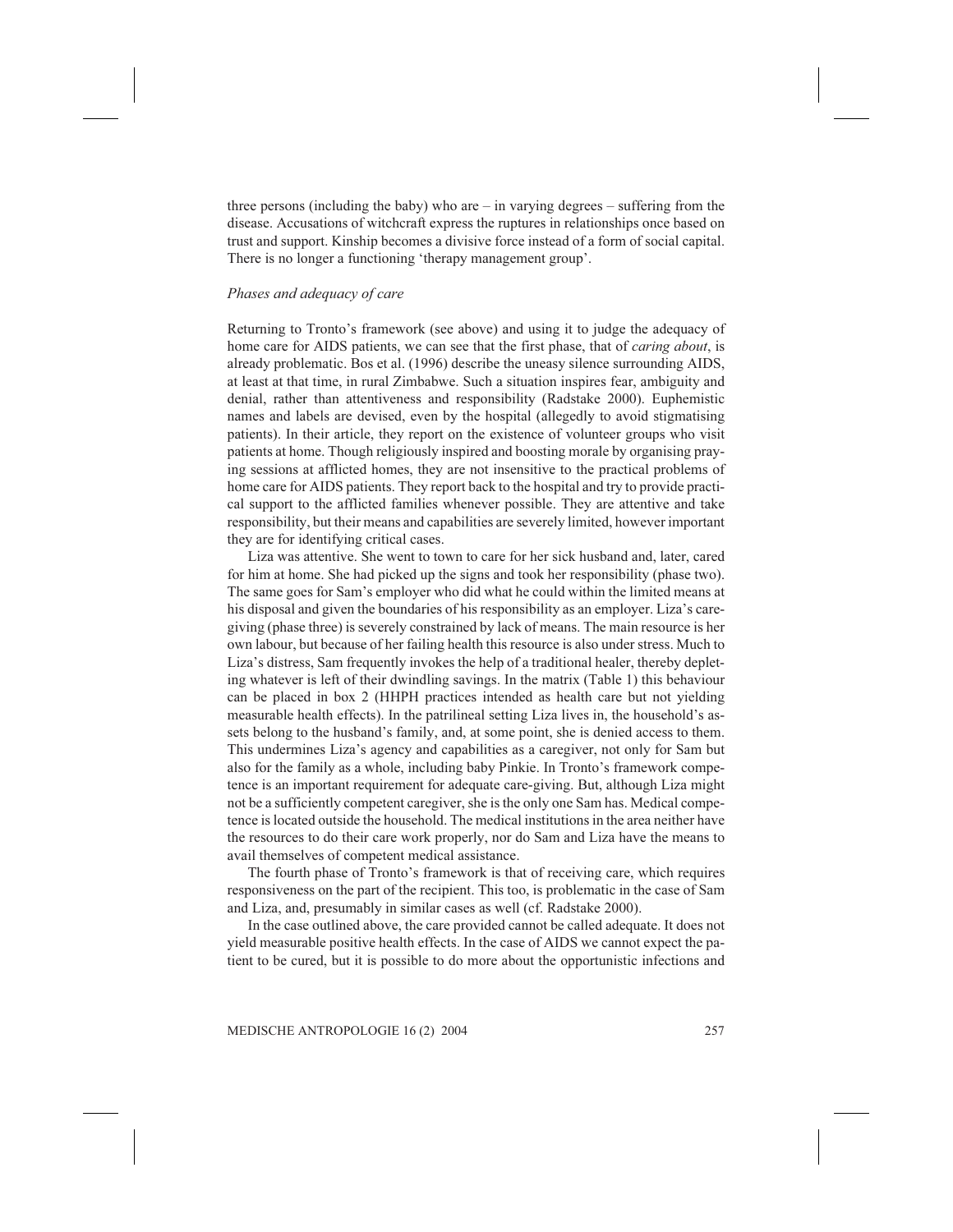make the patient feel more comfortable, mitigating the effects of the disease. Even if Liza is aware of this, there is not much she can do about it. In the institutional context there is denial rather than attentiveness and support. The hospital does not or cannot take its responsibility, being deprived of the necessary means and governmental support. The patrilineal kingroup leaves the couple to their own devices, while trying to save whatever assets are left. For competent and adequate care-giving, the primary caregiver is ill-equipped. The household lacks the resources and facilities to ease the caregiver's work. The recipient lacks positive responsiveness. The care process is not well integrated. While Liza tries desperately to give care in spite of her own ill health, Sam – equally desperate – seeks the help of a traditional healer, thereby further depleting household resources needed for him but also for the other members of the family. Sam and Liza differ in the way they perceive the illness and in their belief in the efficacy of traditional medicine, at least for this illness. The conclusion has to be that quality of care in cases like that of Sam and Liza leaves much to be desired. It is a situation of a household in distress, unable to meet even the minimum standards of care provision, in which the health of individual household members is at risk. This works in two ways. First, the household's resource base deteriorates to the extent that, increasingly, basic needs for all household members cannot be sufficiently met. Second, there is a lack of additional resources needed for adequate caring for ill household members. Clearly, in such a case the external relationships of the household concerned and its access to resources in the environment become crucial.

In a study on home care for people living with AIDS in Ghana (Radstake 2000) similar patterns as those displayed in the case of Sam and Liza can be discerned. The care for AIDS patients is hampered by poverty (lack of material resources) and by secrecy and ambiguity. Additionally, Radstake (2000: 50) points to the phenomenon that patients and care givers alike perceive care as contributing to cure, which goes against prevalent medical opinion. One might see this as an example of Young's cognitive adaptation.

#### The societal context and community support

In outlining the MEAH framework it was said that households are embedded in an environment with which they interface. In the case of HIV/AIDS the political economy of AIDS (Lugalla 2001) exerts a profound influence on the quality of care for AIDS patients because it is a determining factor in the availability of resources and support at community and household level. The 'moral economy' of a household (Cheal 1989) always functions within a given political economy.

Gendered normative and cultural frameworks further impact on the agency of the predominantly female caregivers. In a patrilineal rural society where virilocal residence prevails, women's capability to provide care is constrained by their lack of entitlements. In the end, women caregivers not only lose their husband but, in addition, often have no other choice than to go back to their own family and leave their children behind. But also in non-patrilineal societies women may lack the entitlements and resources to carry out their culturally and socially assigned role as caregivers (Taylor et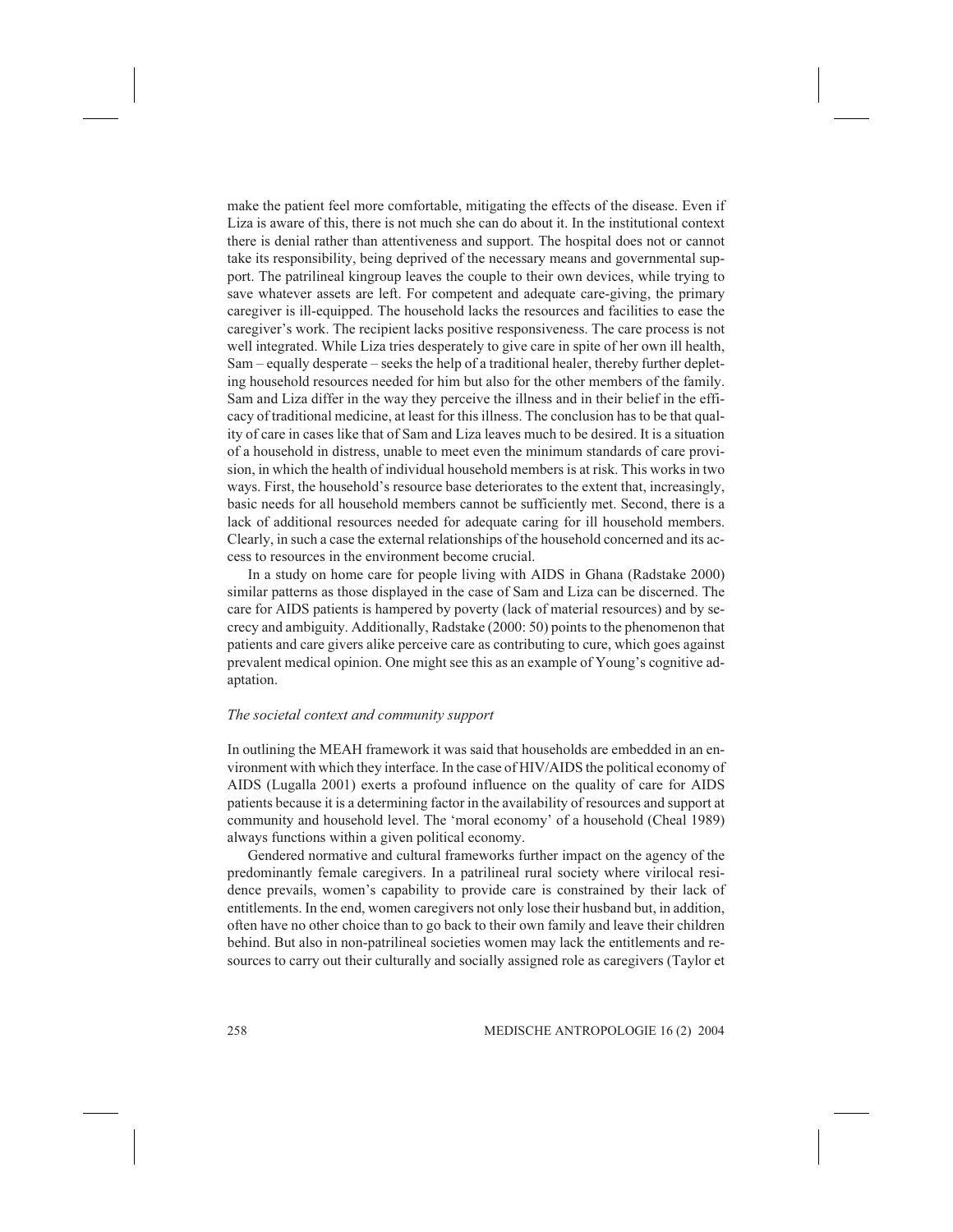al. 1996). For most people in poor societies, home care for AIDS patients is the only option, since they cannot afford hospital fees, even if hospitals were sufficiently equipped to deal with the problem. This home care becomes the duty of women. In the case of the AIDS pandemic in Sub-Saharan Africa, it seems as though the nature of the political economy and prevailing cultural and social systems conspire to place an unbearable burden on female caregivers.

The problematic situation sketched above has given rise to initiatives aimed at community-based care for AIDS patients. The volunteer groups in the case of Sam and Liza were already mentioned. It has to be noted that these groups consist mainly of women and find it difficult to enlist the participation of men (Bos et al. 1996). For several reasons, however, one must not expect too much from community-based care towards providing sustainable solutions, even though it may be affordable in economic terms (Msobi and Msumi 2000). It is important to look critically at the concept of community that inspires such initiatives. Neither the household nor the community is a unified actor. Community structures may be based on values of solidarity and reciprocity, but there are inequalities as well. Furthermore, the same pressure that the AIDS pandemic exerts on the household's resource-base and capabilities, it also places on the community. As Taylor et al. (1996: 55) note: "Demand for valuable resources will also increase as members of a kinship group or community are affected by the same event. In turn this may precipitate the breakdown of the traditional household and community reciprocal relations on which Africa has relied for so long." AIDS depletes the potential for therapy managing groups (Janzen 1978). Schoepf (2001) observes that the AIDS pandemic has caused anthropologists to argue against the reification of the ideas of community, clan, and extended family. Instead, they are now more alert to the social, economic, and religious differences that divide local actors.

While community-based care for AIDS patients may be the only recourse and resource left to overburdened, desperate, and – often – ill caregivers at home, it can only function when the community itself is not deprived of nearly all of its material and social resources. The social capital embodied by communities is not infinite, and can be eroded and depleted in a situation of scarce resources where social relationships are stretched to breaking point and trust degenerates into accusations of witchcraft. The effects on the community of the clustering of the illness (Barnett and Whiteside 2002), both within and between households, should be kept in mind as well. Initiatives of community-based care for AIDS patients that are based on a naïve conception of community, will fail.

#### Limits to coping

Recently, several authors have questioned the application of the concept of coping. If a household slowly recovers from the strain on its resources caused by a household member being ill and eventually dying from AIDS, one might say that it was able to cope. However, "coping might turn out to be another way of saying 'desperate poverty, social exclusion and marginalisation'" (Barnett and Whiteside 2002: 190). Rugalema (1999) also claims that the concept of coping tends to mask poverty and desperation,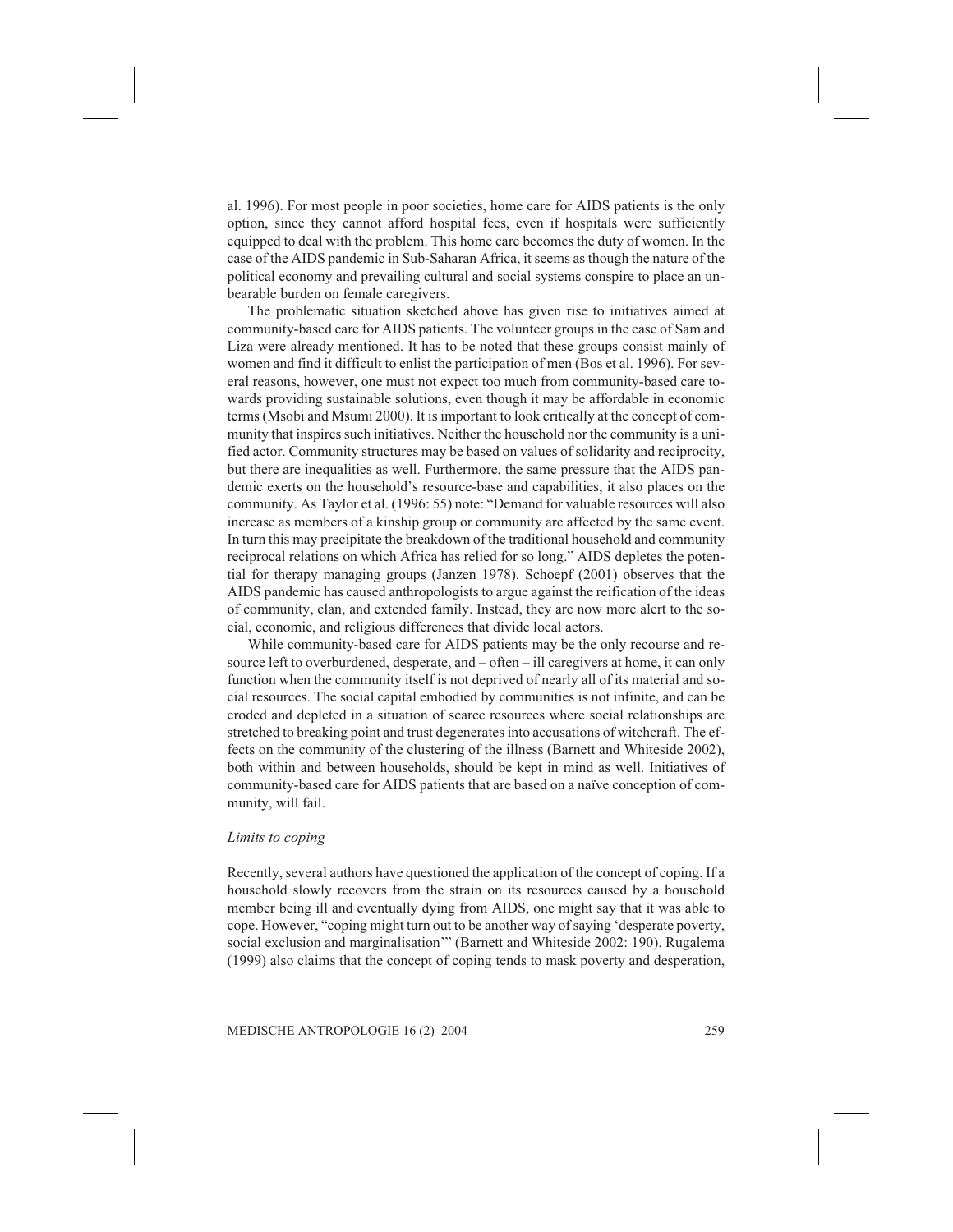calling it an ideological notion. Loevinsohn and Gillespie (2003: 15) talk about the 'illusion of coping' and call the word 'coping' a misnomer. In the case of Sam and Liza described above, Liza evidently could not cope. In the end, she lost nearly all she had and could not keep her own family together. Whether or not a household was able to cope can only be determined in retrospect. Households that cannot cope dissolve and become invisible. They are the vanished households that Barnett and Whiteside (2002) talk about. Hence, the picture of households' ability to cope becomes positively biased.

In their article on household strategies to cope with the economic costs of illness, Sauerborn et al. (1996) point to the incremental nature of coping. While coping can be 'successful' in the short run, it often reduces the household's ability to cope with future adverse events. As noted above, the household production of health and care proceeds in a cyclical manner. In many cases, the resources needed for the provision of care, cannot be regenerated and are lost as inputs for future household production. Assets may have been cashed-in, which affects the ability of the household to acquire new ones. Another point made by Sauerborn et al. (1996) is that poor households have less access to inter-household support networks (a form of social capital) than households that are better off, while the former need it more desperately. In their study "both kin and community support (loans, gifts) were generally not available to poor households" (Sauerborn et al. 1996: 298). This confirms the claim by Barnett and Whiteside that coping may be another word for social exclusion and marginalisation.

The conclusion has to be that the concept of coping should be applied cautiously. Coping has a price tag. When people (try to) cope they do so at the expense of their resources and assets, including the claims they have to the support of others, which further increases their vulnerability. If they cannot cope, they disappear from sight. For these reasons, Loevinsohn and Gillespie (2003) prefer the word 'responding' to that of 'coping'.

#### Conclusion

In this article a micro-ecological approach to health (MEAH) was developed and applied to the subject of home care for AIDS patients in Sub-Saharan Africa. The application of the micro-ecological approach to the subject of home care for AIDSpatients reveals several crucial issues, which will be briefly discussed.

The predominantly female caregivers are severely constrained in their care-giving. They lack the necessary resources, are often ill themselves, and are insufficiently supported by the relevant institutions in their environment. When applying Tronto's criteria for good care, all phases in the care process seem to be flawed. On the part of the caregiver there is the intention to provide care, but competence and the necessary means are lacking. The problems posed by AIDS exceed the capability of the household. Even if responsibility is taken there, it is too heavy a burden. Therapy managing groups are no longer emerging or fall apart. When applying the micro-ecological approach this becomes painfully clear. Poor households trapped in a situation of having to care for one or more persons suffering from AIDS can hardly do more than try to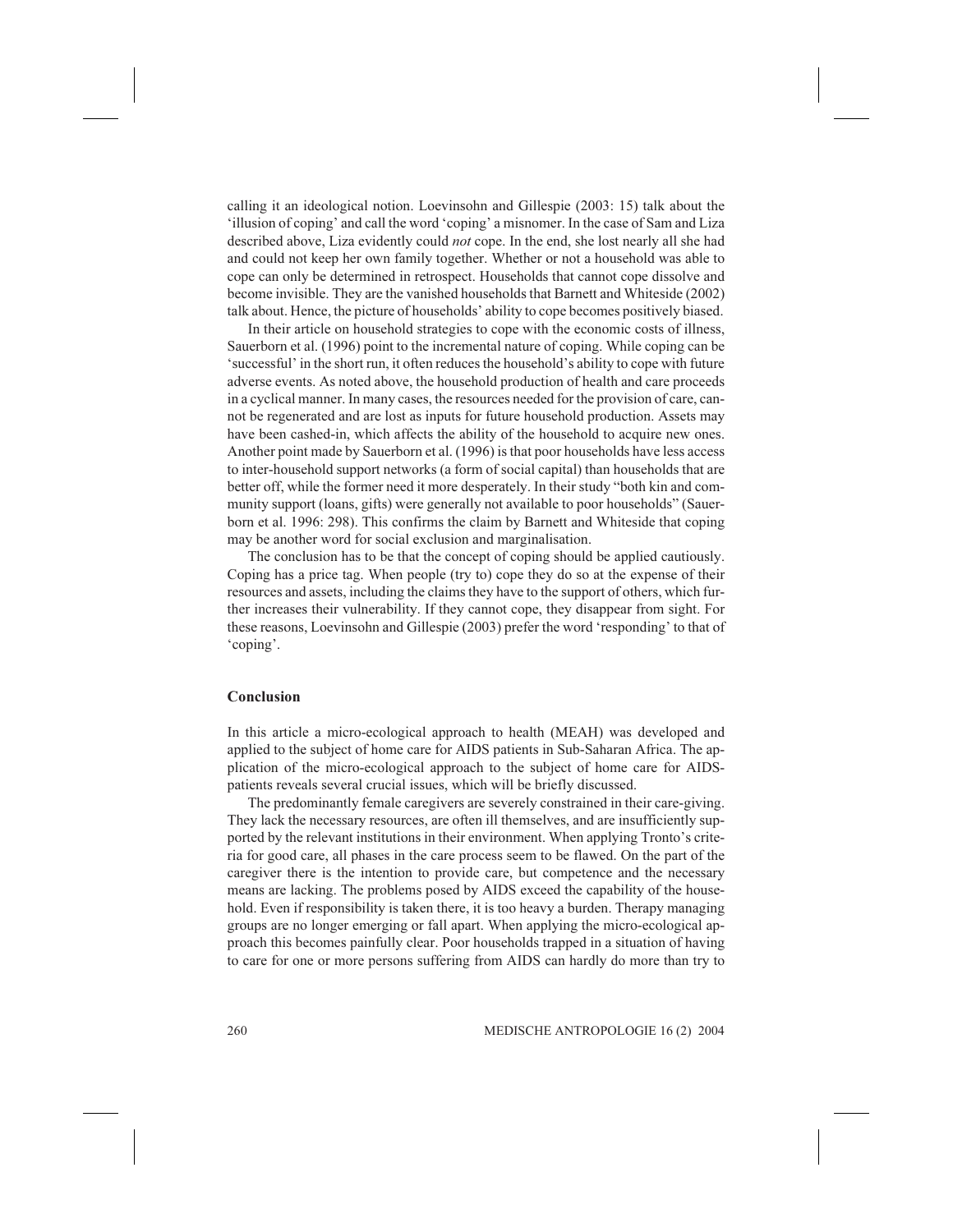cope. Their efforts at coping are often futile, resulting in the dissolution of the household.

The emic and etic descriptions of AIDS are phrased in widely differing terms. The emic perspective is the one most difficult to elicit. AIDS as illness represents a complex of complaints and symptoms that the people do not call AIDS. AIDS is hushed-up rather than talked about. In the case of Sam and Liza discussed above, the patient (Sam) does not want to know he has AIDS and constructs an alternative explanation for his afflictions (witchcraft), while the caregiver (Liza) knows but keeps silent. The patient seeks recourse to a traditional healer, while the caregiver worries about how to pay for these expenses. We categorised Sam's visits to the traditional healer as 'intended as health care but not yielding measurable health effects' (see Table 1). This is, of course, debatable. To Sam these visits might constitute proper care and have positive psychological effects that may help him endure his suffering, amounting to what Young calls 'cognitive adaptation'. For a proper emic analysis of Sam's behaviour, Sam himself would have to be interviewed, which was not done. To Liza the costs of these visits are expenses that threaten the already fragile resource-base of the household, impede her capability to provide care, and, in this way, have a negative health effect.

The role of traditional healers in treating persons suffering from AIDS is a problematic issue. Schoepf (2001: 351) notes that it is problematic for anthropologists as well: "The role of healers in hastening the death of lingering AIDS sufferers is spoken of by anthropologists en coulisse (offstage) but is not reported in the literature." Of course one may wonder, as Schoepf does, whether persons like Sam would go to a healer if the social conditions were different and the household would have had access to good medicine and competent medical care. In this respect as well, we are reminded of the fact that the capability of households to provide care is affected by the political economy in which they are embedded.

The approach outlined in this article is, because of its household focus, poorly applicable to persons not living in households. It is applicable to one-person households, the percentage of which is steadily increasing in Western societies like the Netherlands (Van Nimwegen & Esveldt 2003). However, for such households the limits of their care-taking and care-giving potential are quickly reached and it is essential for them to be embedded in formal support structures and informal support networks that can play a role in all four phases of care. The MEAH framework is less applicable to individuals living alone in marginal conditions or in unstable groups, such as street children. The absence of a household context makes them vulnerable. Others will have to be alert to their care needs, will have to take responsibility and provide care-giving when needed. Lugalla  $&$  Kibassa (2002) point to the importance of networking by street children as a way of creating a fall-back position that – to a certain extent – can function as a health management group. Obviously, the lack of resources and capabilities will severely constrain the production of health and the adequacy of care.

The MEAH framework proposed in this article provides a tool for identifying care needs of individuals and households and assessing the constraints in meeting them. In this article the framework has been applied to home care for AIDS patients, but it can likewise be applied to children's nutrition, elderly care, chronically ill patients, and so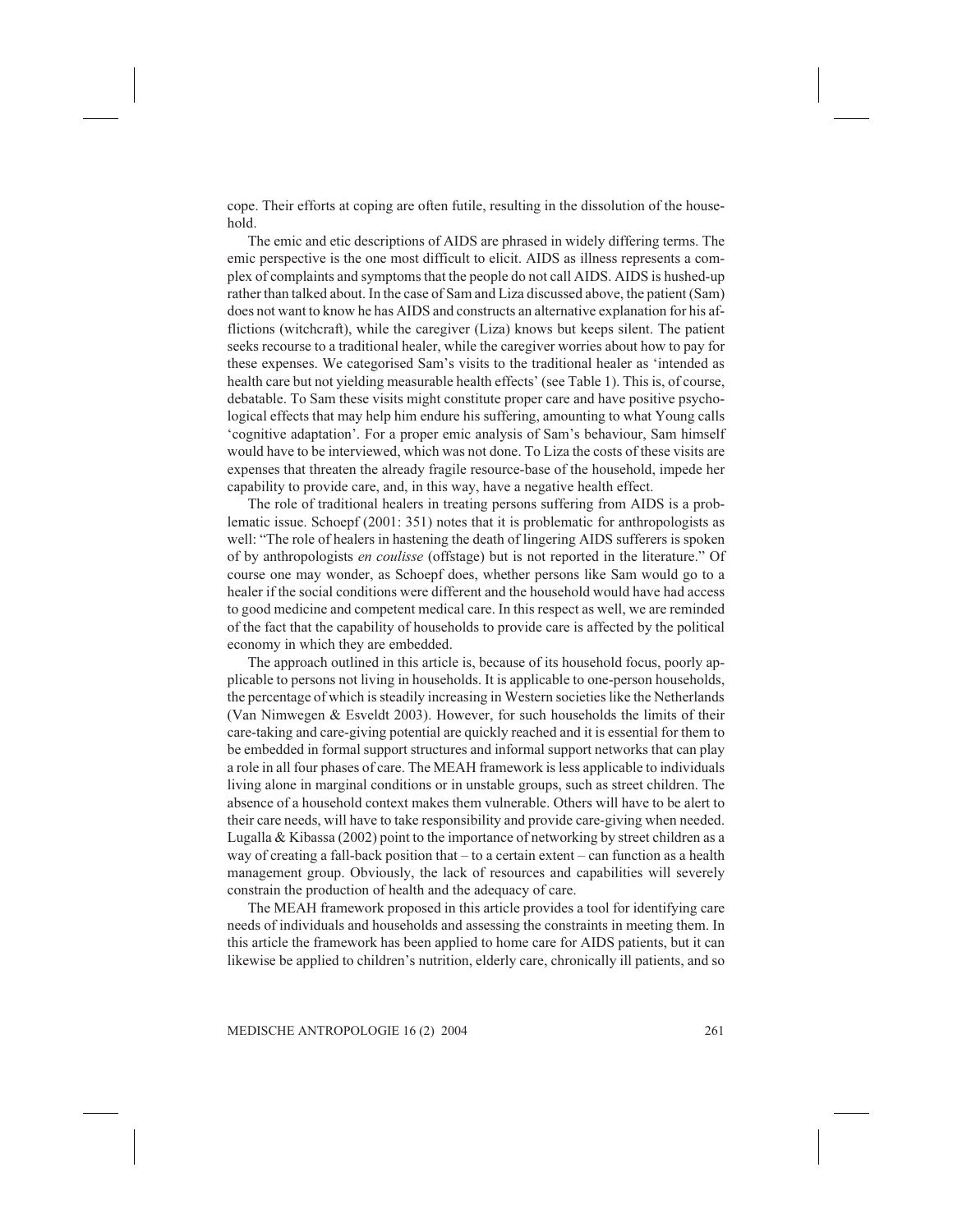on. Using it will always entail looking into household resources and capabilities as well as mapping the social and institutional environment of the households concerned.

# Acknowledgement

The author wants to thank the anonymous referee for his/her inspiring and constructive comments.

#### Note

Anke Niehof is a full professor at Wageningen University for the chair of Sociology of Consumers and Households. At present, her main research interests are household food security, ageing, and issues of care. She is the co-ordinator for the AWLAE project, in the framework of which twenty women from various African countries are doing their PhD in Wageningen. The research in the AWLAE Project is directed at the role of women in food systems in Africa and impacts of HIV/AIDS. Her e-mail address is: anke.niehof@wur.nl

# References

- Anderson, M.F. Bechhofer & S. Kendrick
	- 1994 Individual and household strategies. In: M. Anderson, F. Bechhofer, & J. Gershuny (eds.), The Social and Political Economy of the Household. Oxford: Oxford University Press, pp. 19-68.
- Balatibat, E.M.
	- 2004 The Linkages between Food and Nutrition Security in Lowland and Coastal Villages in the Philippines. PhD Thesis Wageningen University.
- Barnett, T.
	- 1992 On ignoring the wider picture: AIDS research and the jobbing social scientist. The Hague: Institute of Social Studies.
- Barnett, T. & P. Blaikie
	- 1992 AIDS in Africa: Its Present and Future Impact. London: Belhaven Press.
- Barnett, T. & A. Whiteside
	- 2002 AIDS in the Twenty-First Century: Disease and Globalization. New York: Palgrave Macmillan.
- Berman, P., C. Kendall & K. Bhattacharya
- 1994 The household production of health: Integrating social science perspectives on micro-level health determinants. Social Science & Medicine 38(2): 205-215.
- Bos, F., M. Leutscher & A. Niehof
	- 1996 Aids in Afrika: Rampspoed en aanzet tot sociale verandering. Medische Antropologie 8: 169-185.
- Caldwell, J., P. Caldwell & P. Quiggin
	- 1989 The social context of AIDS in sub-Saharan Africa. Population and Development Review 15(2): 409-447.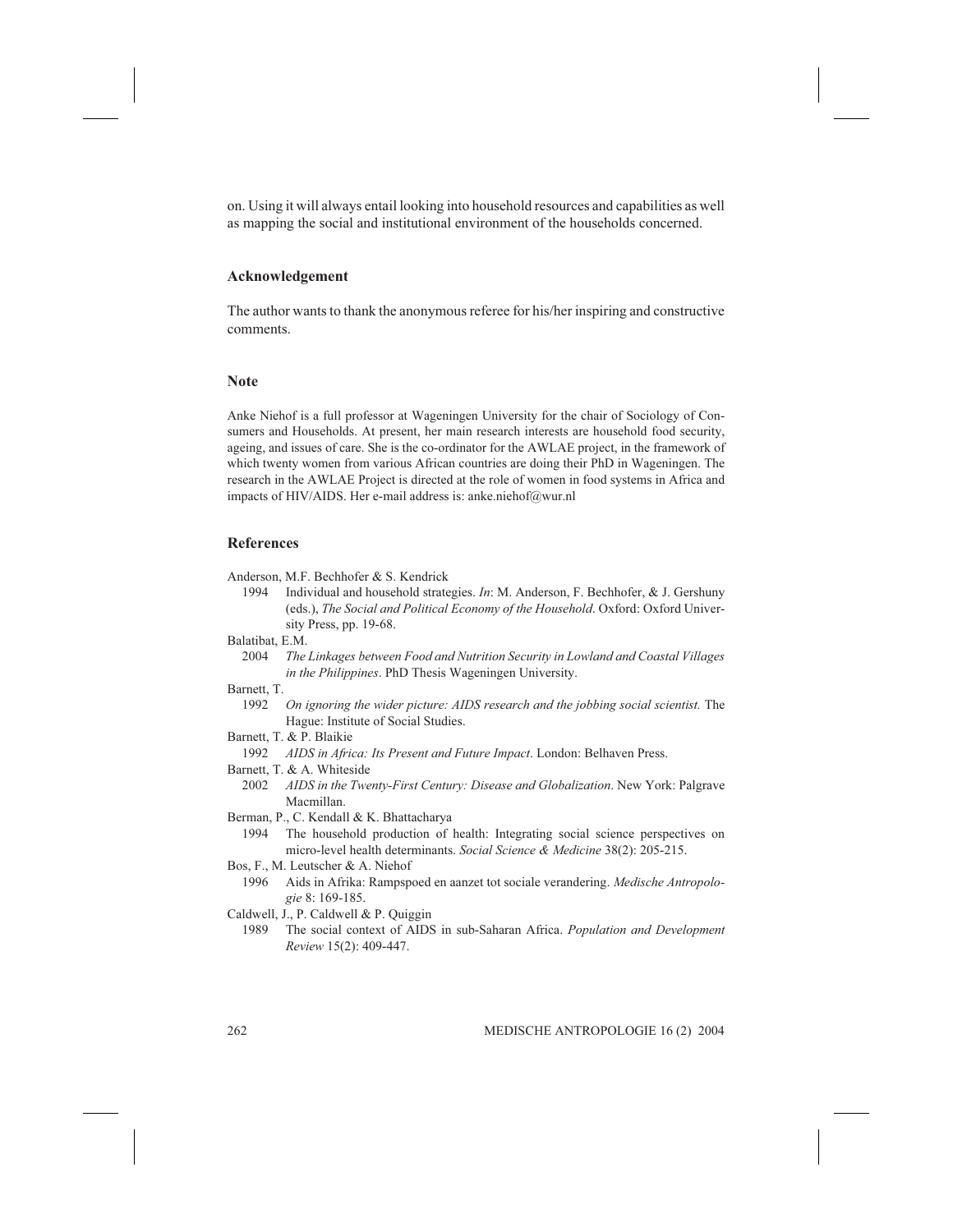# Carter, A.T.

1995 Agency and fertility: For an ethnography of practice. In: S. Greenhalgh (ed.), Situating Fertility: Anthropology and Demographic Inquiry. Cambridge: Cambridge University Press, pp. 55-86.

#### Chant, S.

1997 Women-headed Households: Diversity and Dynamics in the Developing World. London: Macmillan Press.

# Cheal, D.

- 1989 Strategies of resource management in household economics: Moral economy or political economy? In: R.R. Wilk (ed.), The Household Economy. Reconsidering the Domestic Mode of Production. Boulder, San Francisco, London: Westview Press, pp.11-23.
- Clay, C.D. & H.K. Schwartzweller
	- 1991 Introduction: Researching household strategies. Research in Rural Sociology and Development 5: 1-11.

# Collins, R.

- 1981 Micro-translation as a theory-building strategy. In: K. Knorr-Cetina & A.V. Cicourel (eds.), Advances in Social Theory and Methodology: Toward an Integration of Micro- and Macro-Sociologies. London: Routledge and Kegan Paul, pp. 81-109.
- Deininger, K., M. Garcia, & K. Subbarao
	- 2003 AIDS-induced orphanhood as a systematic shock: Magnitude, impact, and program interventions in Africa. World Development 31(7): 1201-1220.

#### Feleppa, R.

1986 Emics, etics and social objectivity. Current Anthropology 27(3): 243-251.

# Fisher, B. & J. Tronto

1990 Toward a feminist theory of caring. In: E.K. Abel & M.K. Nelson (eds.), Circles of Care: Work and Identity in Women's Lives. Albany: State University of New York Press, pp. 35-61.

#### Gardiner, J.

- 1997 Gender, Care and Economics. London: Macmillan Press.
- Headland, T.N., K.L. Pike & M. Harris
- 1990 Emics and Etics: The Insider/Outsider Debate. London, New Delhi: Sage. Harris, M.
- 1968 The Rise of Anthropological Theory. New York: Thomas Y. Crowell Company. Hoogvorst, A.

- 2003 Survival Strategies of People in a Sri Lankan Wetland: Livelihood, Health and Nature Conservation in Muthurajawela. PhD Thesis Wageningen University. Janzen, J.M.
- 1978 The Quest for Therapy in Lower Zaire. Berkeley, Los Angeles, London: University of California Press.

#### Kabeer, N.

1991 Gender, Production and Well-Being: Rethinking the Household Economy. Discussion Paper 288. Brighton: Institute of Development Studies.

#### Keasberry, I.N.

2001 Elder care and intergenerational relationships in rural Yogyakarta, Indonesia. Ageing and Society 21: 641-665.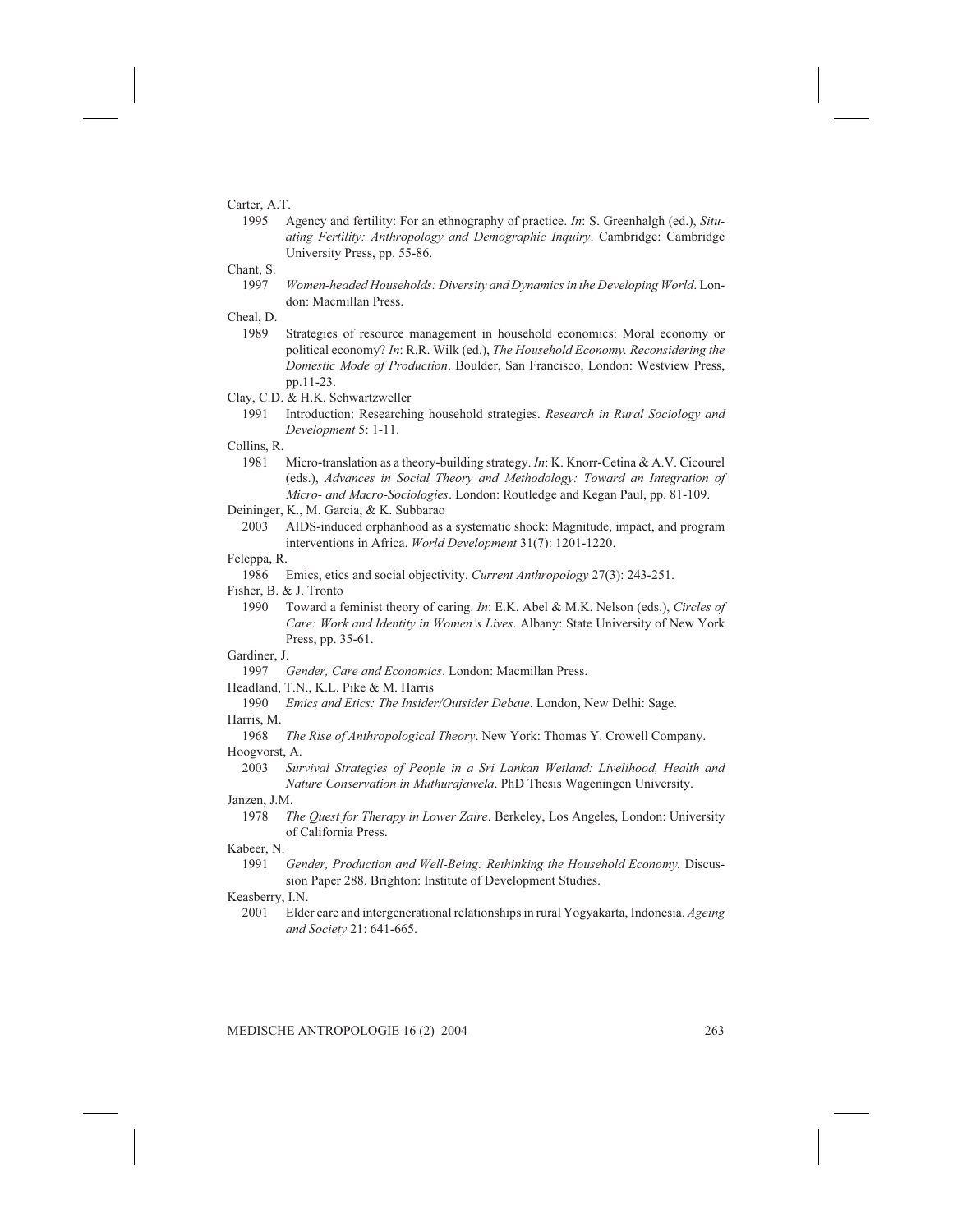- Kennedy, E. & P. Peters
	- 1992 Household food security and child nutrition: the interaction of income and gender of household head. World Development 20: 1077-1085.
- Leemhuis, E. (ed.)
	- 1998 Nutrition: Interaction of Food, Health and Care. Sectoral and Theme Policy Document of Development Cooperation. The Hague: Ministry of Foreign Affairs.
- Loevinsohn, M. & S. Gillespie
	- 2003 HIV/AIDS, Food Security and Rural Livelihoods: Understanding and Responding. RENEWAL Working Paper No. 2. The Hague: ISNAR, Washington DC: IFPRI.

- 2001 Political Economy of AIDS in Sub-Saharan Africa. Paper presented at "The Distinguished Morse Lecture", Boston University, 15th March 2001.
- Lugalla, J.L.P. & C.G. Kibassa (eds.)
	- 2002 Poverty, AIDS, and Street Children in East Africa. Lewiston, New York: The Edwin Mellen Press.
- Luijkx, K.G.
	- 2001 Zorg; Wie doet er wat aan? Een Studie naar Zorg Arrangementen van Ouderen. PhD Thesis Wageningen University.
- Msobi, N. & Z. Msumi
- 2000 HIV/AIDS and other chronic conditions: Home-based care cost study, Bagamoyo district – Tanzania. Paper presented at the *International AIDS Economics Network* (IAEN) Symposium on the Economic Challenges of HIV/AIDS in Developing Countries. Durban, South Africa, July 7-8, 2000.

Niehof, A.

2002 The household production of care. In: C.A.A. Butijn, J.P. Groot-Marcus, M. van der Linden, L.P.A. Steenbekkers & P.M.J. Terpstra (eds.), Changes at the Other End of the Chain. Wageningen: Wageningen UR, Maastricht: Shaker Publishing, pp. 179-89.

Pennartz, P. & A. Niehof

- 1999 The Domestic Domain: Chances, Choices and Strategies of Family Households. Aldershot, Brookfield USA, Singapore, Sydney: Ashgate.
- Qureshi, H. & A. Walker
- 1989 The Caring relationship: Elderly People and their Families. London: MacMillan. Radstake, M.
	- 2000 Secrecy and ambiguity: Home care for people living with HIV/AIDS in Ghana. Research report 59/2000. Leiden: Africa Studies Centre.

#### Rudie, I.

1995 The significance of eating: Cooperation, support and reputation in Kelantan Malay households. In: W.J. Karim (ed.), 'Male' and 'Female' in Developing Southeast Asia. Oxford, Washington DC: Berg Publishers, pp. 227-247.

#### Rugalema, G.H.R.

1999 Adult Mortality as Entitlement Failure: AIDS and the Crisis of Rural Livelihoods in a Tanzanian Village. PhD Thesis. The Hague: Institute of Social Studies.

#### Sauerborn, R., A. Adams & M. Hien

1996 Household strategies to cope with the economic costs of illness. Social Science & Medicine 43(3): 291-301.

2001 International AIDS Research in Anthropology: Taking a Critical Perspective on the Crisis. Annual Review of Anthropology 30: 335-361.

Lugalla, J.L.P.

Schoepf, B.G.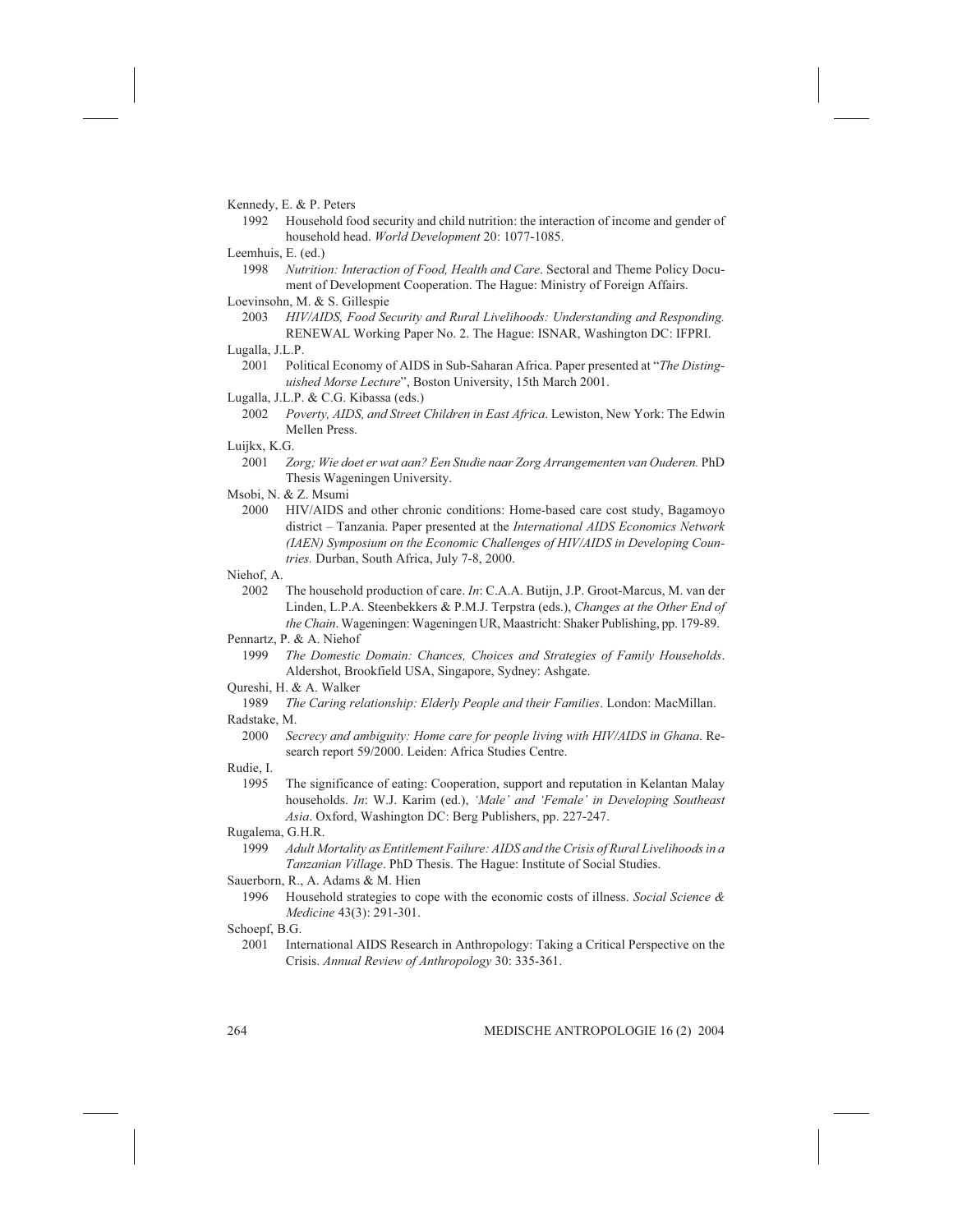Taylor, L., J. Seeley & E. Kajur

1996 Informal care for illness in rural southwest Uganda: The central role that women play. Health Transition Review 6: 49-56.

Tronto, J.C.

1993 Moral Boundaries: A Political Argument for an Ethic of Care. New York, London: Routledge.

- Van Esterik, P. Care, care giving, and caregivers. Food and Nutrition Bulletin 16(4): 378-396. Van Nimwegen, N. & I. Esveldt
	- 2003 Bevolkingsvraagstukken in Nederland anno 2003. Den Haag: NIDI.

#### Wingerd Bristor, M.

1995 Individuals and Family Systems in their Environments. Dubuque, Iowa: Kendall/ Hunt Publishing Company. [2nd Edition].

Young, S.L.

2002 Critical ecological medical anthropology: Selecting and applying theory to anemia during pregnancy on Pemba, Zanzibar. Medische Antropologie 14(2): 321-52.